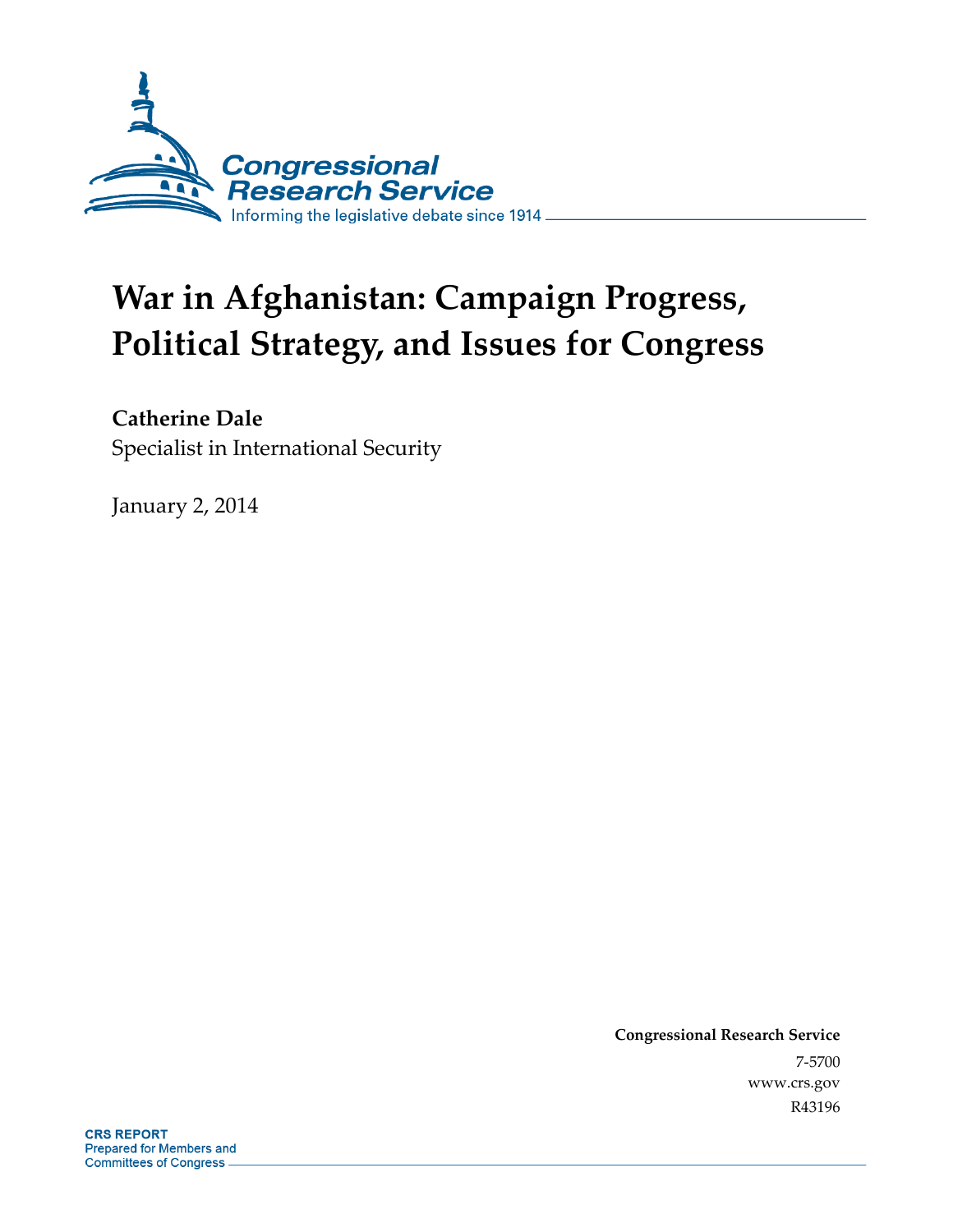### **Summary**

This is a critical time for U.S. efforts in the war in Afghanistan. U.S. military engagement beyond December 2014, when the current NATO mission ends, depends on the achievement of a U.S.- Afghan Bilateral Security Agreement (BSA), specifying the status of U.S. forces. Afghan President Hamid Karzai threw the BSA process into confusion by introducing new terms and conditions after a deal had been reached by negotiators. Even if a BSA is reached, U.S. decisions are still pending regarding the scope, scale, and timeline for any post-2014 U.S. force presence in Afghanistan. President Obama has indicated U.S. readiness, in principle, to maintain a small force focused on counter-terrorism and supporting the Afghan National Security Forces (ANSF).

While troop levels tend to steal the headlines, more fundamentally at stake is what it would take to ensure the long-term protection of U.S. interests in Afghanistan and the region. Arguably, the United States may have a number of different interests at stake in the region: countering al Qaeda and other violent extremists; preventing nuclear proliferation; preventing nuclear confrontation between nuclear-armed states; standing up for American values, including basic human rights and the protection of women; and preserving the United States' ability to exercise leadership on the world stage. At issue is the relative priority of these interests, what it would take in practice to ensure that they are protected, and their relative importance compared to other compelling security concerns around the globe.

U.S. efforts in Afghanistan include an array of activities: prosecuting the fight on the ground, in support of the Afghan National Security Forces (ANSF), to counter the insurgency; supporting Afghanistan's political process, including the presidential elections scheduled to be held in April 2014; providing assistance to help Afghans craft and grow a viable economy; and facilitating Afghan-led efforts to achieve a high-level political settlement with the Taliban. At issue is whether these are the activities best suited to achieve a lasting outcome that protects U.S. interests, as well as how these activities might most constructively inform each other.

In 2013, most Afghan and ISAF commanders suggested that the campaign on the ground was gaining traction, reflected in the successful security transition to Afghan lead responsibility for security and in improvements in the ANSF; in the diminished strength of the insurgency; and in the successful adaptation by coalition forces to new roles and missions. Yet most observers agree that the long-term sustainability of campaign gains—and the protection of U.S. interests—would require major changes in the broader strategic landscape. Critical requirements would include sufficiently responsive Afghan governance; a viable economy that offers Afghans sufficient opportunities; a regional context that supports rather than undermines Afghan stability; and a conclusion to the war broadly acceptable to the Afghan people.

For Congress, next steps in the war in Afghanistan, including near-term policy decisions by the U.S. and Afghan governments, raise several basic oversight issues: the costs associated with a continued U.S. force presence in Afghanistan; the challenges of "re-setting" the force and restoring its readiness as it comes home from Afghanistan; accountability for sound strategy that protects U.S. interests; integration of effort across U.S. government agencies in support of broad U.S. political strategy for Afghanistan; and appropriate prioritization of this effort compared to competing national security exigencies.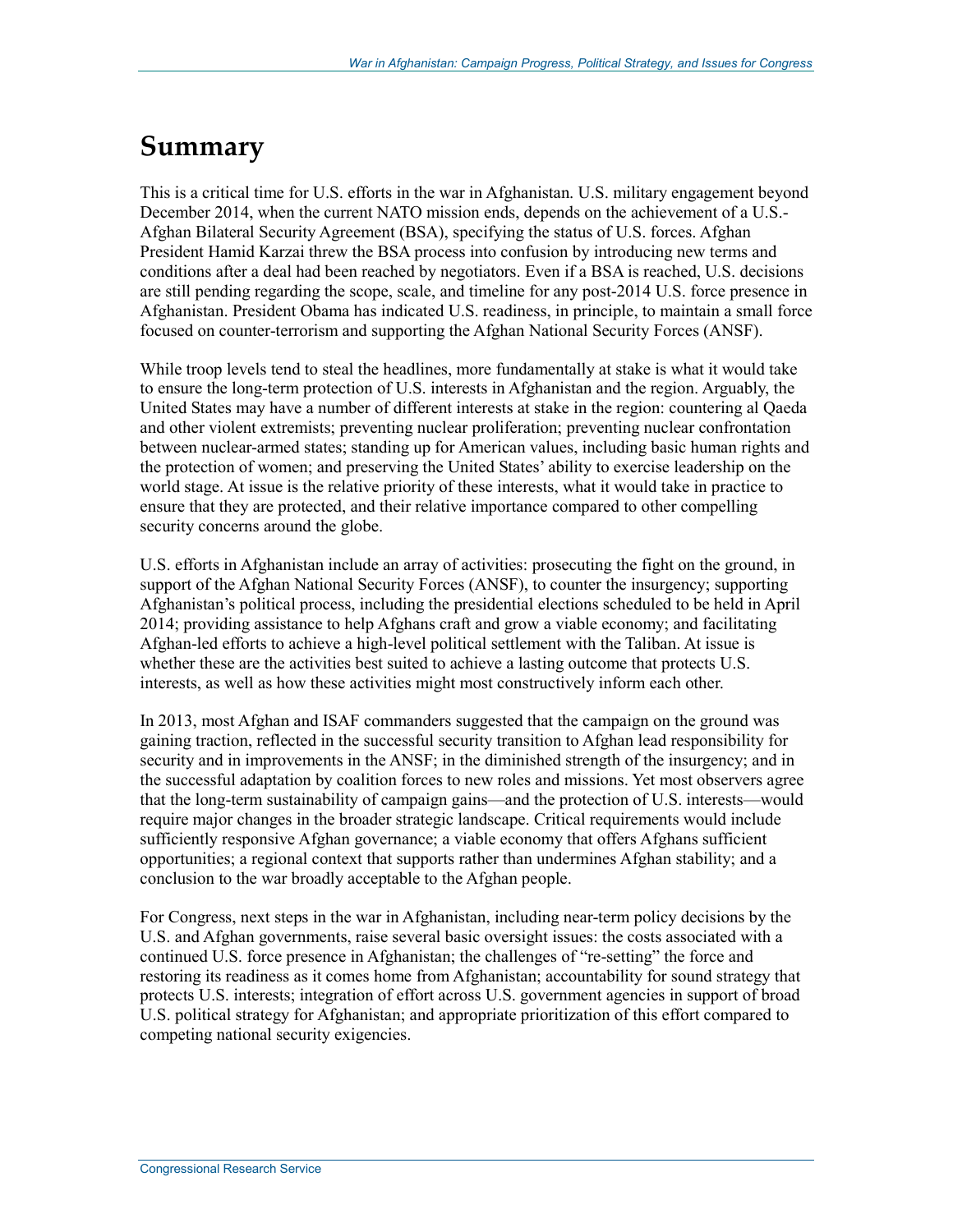## **Contents**

| 20 |
|----|
| 22 |

### Contacts

|--|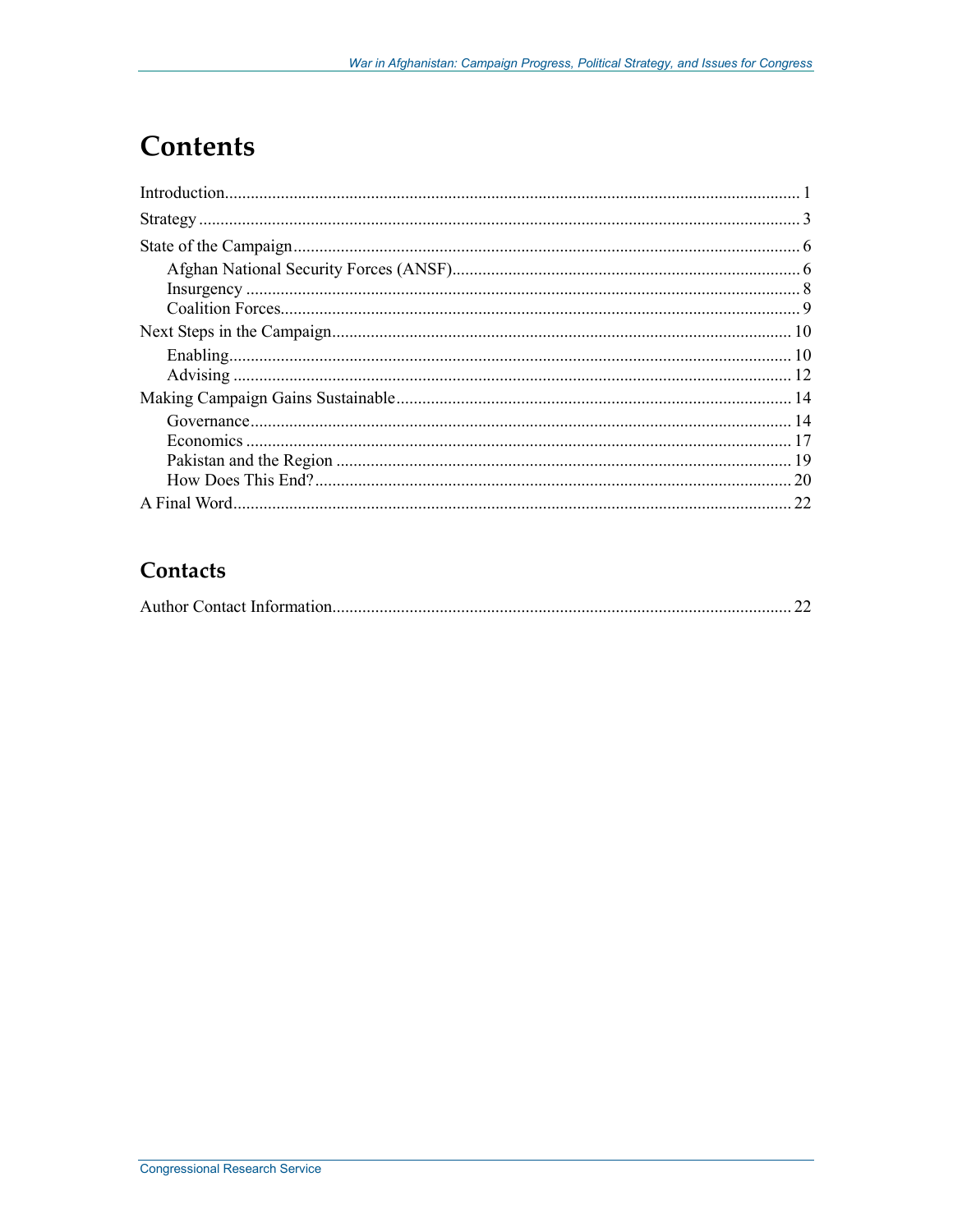### **Introduction**

As 2013 draws to a close, the future of U.S. engagement in Afghanistan hangs in the balance. President Obama has stated repeatedly that, in principle, the U.S. is ready to maintain its commitment to Afghanistan, including a U.S. troop presence, after December 31, 2014, when NATO's International Security Assistance Force (ISAF) mission concludes.<sup>1</sup> But the U.S. and Afghan governments have also stated that any such force presence would require the conclusion of a new, bilateral status of forces agreement (SOFA), and that negotiation process has hit a major snag.<sup>2</sup> Talks aimed at crafting a bilateral security agreement (BSA) did reportedly yield results, and the loya jirga, or council of elders, to which President Karzai referred the matter, did reportedly endorse the deal. But subsequently, President Karzai, in a sustained combative tone, introduced new conditions that the U.S. government has rejected. Those conditions reportedly included limitations on the participation of U.S. forces in raids on homes, and the release of Afghan prisoners from the Guantanamo Bay detention facility, as well as the postponement of signing the BSA until after the conclusion of Afghan presidential elections scheduled to be held in spring  $2014$ . U.S. officials have warned that they will not renegotiate the deal,<sup>3</sup> and many observers believe that failure to confirm the agreement could result in a U.S. decision to pursue the "zero option"—the complete withdrawal of U.S. forces by the end of 2014. For its part, NATO writ large has approved a follow-on, post-2014 effort known as Resolute Support; the separate SOFA required for that effort is widely regarded as achievable if, but only if the U.S.- Afghan BSA is concluded.

Even if the U.S. and Afghan governments do sign the BSA, still pending is a U.S. decision regarding the U.S. force presence in Afghanistan after 2014—its size, its authorities and missions, and its timeline. In his 2013 State of the Union address, President Obama stated that by February 2014, another 34,000 U.S. troops would come home from Afghanistan, and that by the end of 2014, "our war in Afghanistan will be over." Yet he has also indicated readiness, in principle, to maintain a small U.S. force presence after 2014, to focus on conducting counter-terrorism and supporting the Afghan National Security Forces (ANSF).<sup>4</sup> President Obama is widely expected to unveil decisions regarding the contours of any post-2014 U.S. presence in his 2014 State of the Union address.

<sup>1&</sup>lt;br><sup>1</sup> See President Barack Obama, Remarks by President Obama in Address to the Nation from Afghanistan, Bagram Air Base, Afghanistan, May 1, 2012, http://www.whitehouse.gov/the-press-office/2012/05/01/remarks-president-addressnation-afghanistan; and President Barack Obama, "Remarks by the President in the State of the Union Address," Washington, DC, February 12, 2013, available at http://www.whitehouse.gov/the-press-office/2013/02/12/remarkspresident-state-union-address.

<sup>&</sup>lt;sup>2</sup> Current U.S. force presence in Afghanistan is legally based on a bilateral exchange of diplomatic notes in 2002 and 2003. While those notes specified no timelines, both states have committed themselves publicly to basing any post-2014 U.S. troop presence on a new agreement. See Embassy of the United States of America, Diplomatic Note, September 26, 2002; and Ministry of Foreign Affairs, Transitional Islamic State of Afghanistan, Note, May 28, 2003.

<sup>&</sup>lt;sup>3</sup> See remarks by General Martin Dempsey, Chairman of the Joint Chiefs of Staff, cited in Margherita Stancati, "U.S. General: Afghanistan Not Ready for Full Withdrawal," Wall Street Journal, December 11, 2013.

<sup>4</sup> See President Obama, State of the Union, 2013. Most U.S. forces in Afghanistan serve in the NATO-led International Security Assistance Force, while some others, including some Special Operations Forces, serve under direct U.S. command. The U.S. four-star commander in Afghanistan has dual-hatted responsibility for U.S. efforts and the NATO mission. The war in Afghanistan began in late 2001 with a U.S.-led coalition military operation designed to remove Afghanistan's Taliban-led regime and to prevent future terrorist safe havens, in the wake of the terrorist attacks launched by al Qaeda from Afghanistan on September 11, 2001.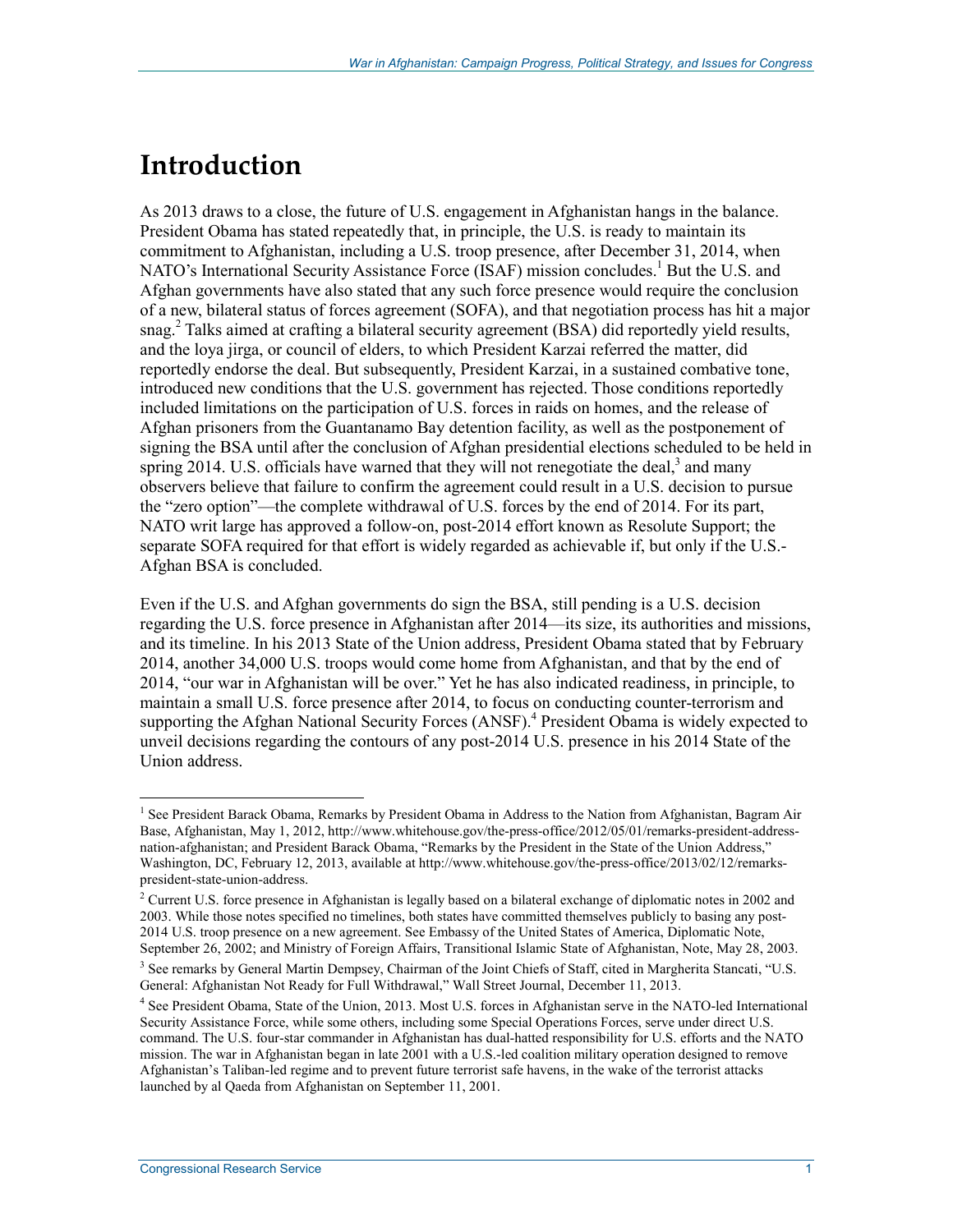While troop levels and drawdown curves tend to steal the headlines, more fundamental is the question of how coherently all the facets of U.S. engagement in Afghanistan fit together as part of a single political strategy aimed at bringing the war to an acceptable conclusion that protects U.S. interests over the longer term. In recent months, there has been no shortage of activity:

- Afghanistan's security transition received a jumpstart on June 18, 2013, when the Afghan government and NATO announced Milestone 2013, a marker that recognized Afghan exercise of lead responsibility for security across all of Afghanistan.
- Afghanistan's political transition, a continuation of the political process launched in Bonn twelve years ago, was further catalyzed in July 2013 when Afghan President Hamid Karzai signed two election laws recently passed by the Afghan parliament, refining the legal and oversight frameworks that will govern the presidential and provincial council elections scheduled for 2014, and the parliamentary elections scheduled for 2015.
- Afghanistan's economic transition toward greater self-sufficiency received reinvigorated attention from the international donor community in July 2013, at the one-year anniversary of the Tokyo Conference on Afghanistan.
- Regionally, renewed efforts in 2013 related to Afghan-Pakistani border security suggested some interest, at least, in fruitful bilateral and regional collaboration.
- And reinvigorated reconciliation efforts, aimed at achieving a political settlement of the conflict, took center stage in June 2013 with the opening of a Taliban political office in Doha, Qatar, which coincided directly with the Milestone 2013 announcement.

Less immediately obvious, amidst all this vigorous activity, is what if anything these various threads add up to; and how if at all they might best reinforce each other to lay a foundation for future stability in Afghanistan. From a U.S. perspective, a central question concerns how the security gains of the campaign on the ground might best be leveraged to shape the political landscape and catalyze broader political progress, in order to protect U.S. interests over the long term, at an acceptable cost.

For Congress, next steps in the war in Afghanistan, including near-term policy decisions by the U.S. and Afghan governments, raise several basic oversight issues:

- The costs associated with a continued U.S. force presence in Afghanistan.
- The challenges of "re-setting" the force and restoring its readiness as it comes home from Afghanistan.
- Accountability for sound strategy that protects U.S. interests.
- Integration of effort across U.S. government agencies in support of broad U.S. political strategy for Afghanistan.
- Appropriate prioritization of this effort compared to competing national security exigencies.

This report briefly summarizes the strategic context for U.S. efforts in Afghanistan; analyzes recent campaign progress, remaining campaign requirements, and steps that might be required to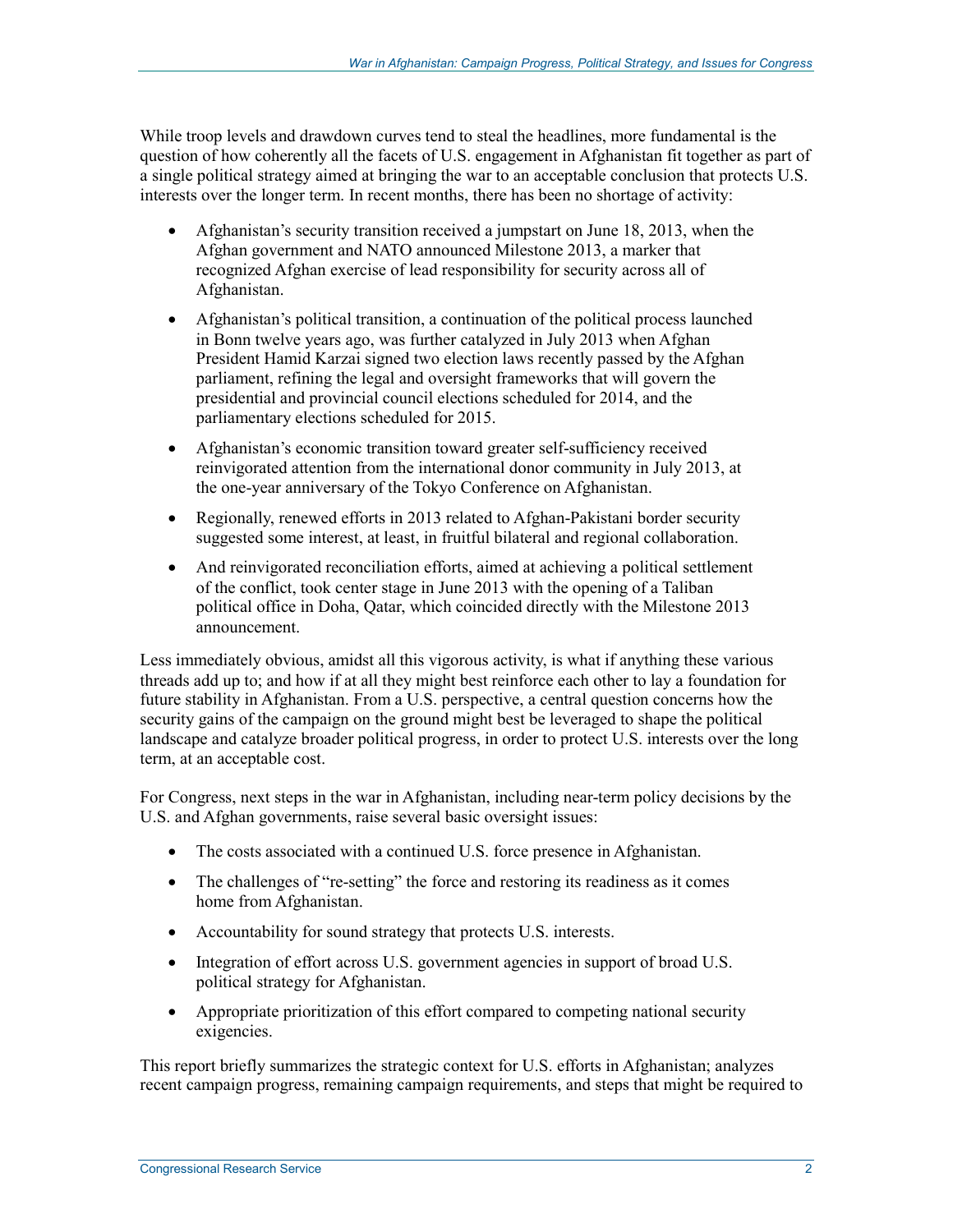make those gains sustainable; and provides questions that may be of use to Congress in exercising oversight of the war in Afghanistan.<sup>5</sup>

### **Strategy**

For the U.S. government, fundamental components of strategy for the war in Afghanistan include:

- U.S. national security interests in Afghanistan and the region;
- the minimum essential conditions—political, economic, security—that would need to pertain in Afghanistan and the region in order to protect U.S. interests over the long run;
- current and projected U.S. approaches, until and after 2014, for helping Afghans establish and sustain those conditions;
- the timeline by which, and extent to which, Afghans are likely to be able to sustain those conditions with relatively limited support from the international community;
- risks to U.S. national security interests if Afghans are unable to do so; and
- the importance of this overall effort—given its likely timeline, risks, and costs compared to other U.S. priorities.

That discussion most sensibly begins with the interests that the United States has at stake in Afghanistan and the region. In theory, U.S. national security concerns in Afghanistan and the region might include the spread of violent extremism, nuclear proliferation from Pakistan, and nuclear confrontation between Pakistan and India. In theory, in turn, a stable Afghanistan might help quell these concerns by making sanctuary less available to violent extremists, encouraging state stability in Pakistan by lowering the temperature between Pakistan and Afghanistan, and by making Afghanistan less available as a space for proxy contestation between Pakistan and India. But in practice, observers and practitioners disagree about both the interests at stake and their relative weight compared with U.S. interests in the rest of the world.

The Obama Administration has reasonably consistently articulated two core goals for the war—to defeat al-Qaeda and to prevent future safe havens in Afghanistan and Pakistan.<sup>6</sup> Yet the Administration has made some refinements and changes in emphasis over time. In his 2013 State of the Union address, President Obama described the goal as "defeating the core of al Qaeda", a new and narrower formulation.<sup>7</sup> And between 2010 and 2011, in its "1230" reports to Congress,

 $<sup>5</sup>$  This report is based in part on the author's extensive experience on the ground in Afghanistan over time with NATO</sup> ISAF including, most recently, two and a half months in spring/ summer 2013, for which opportunities the author remains grateful. For further analysis related to Afghanistan, see additional CRS reports by, or consult directly, Amy Belasco, Susan Chesser, Catherine Dale, Kenneth Katzman, Alan Kronstadt, Rhoda Margesson, Moshe Schwartz, Curt Tarnoff, and Liana Wyler.

<sup>&</sup>lt;sup>6</sup> See for example President Barack Obama, Remarks by the President on a New Strategy for Afghanistan and Pakistan, Washington, DC, March 27, 2009, available at http://www.whitehouse.gov/the\_press\_office/Remarks-by-the-President-on-a-New-Strategy-for-Afghanistan-and-Pakistan/; and President Obama, Remarks, May 1, 2012.

<sup>7</sup> Emphasis added. See President Obama, State of the Union, 2013.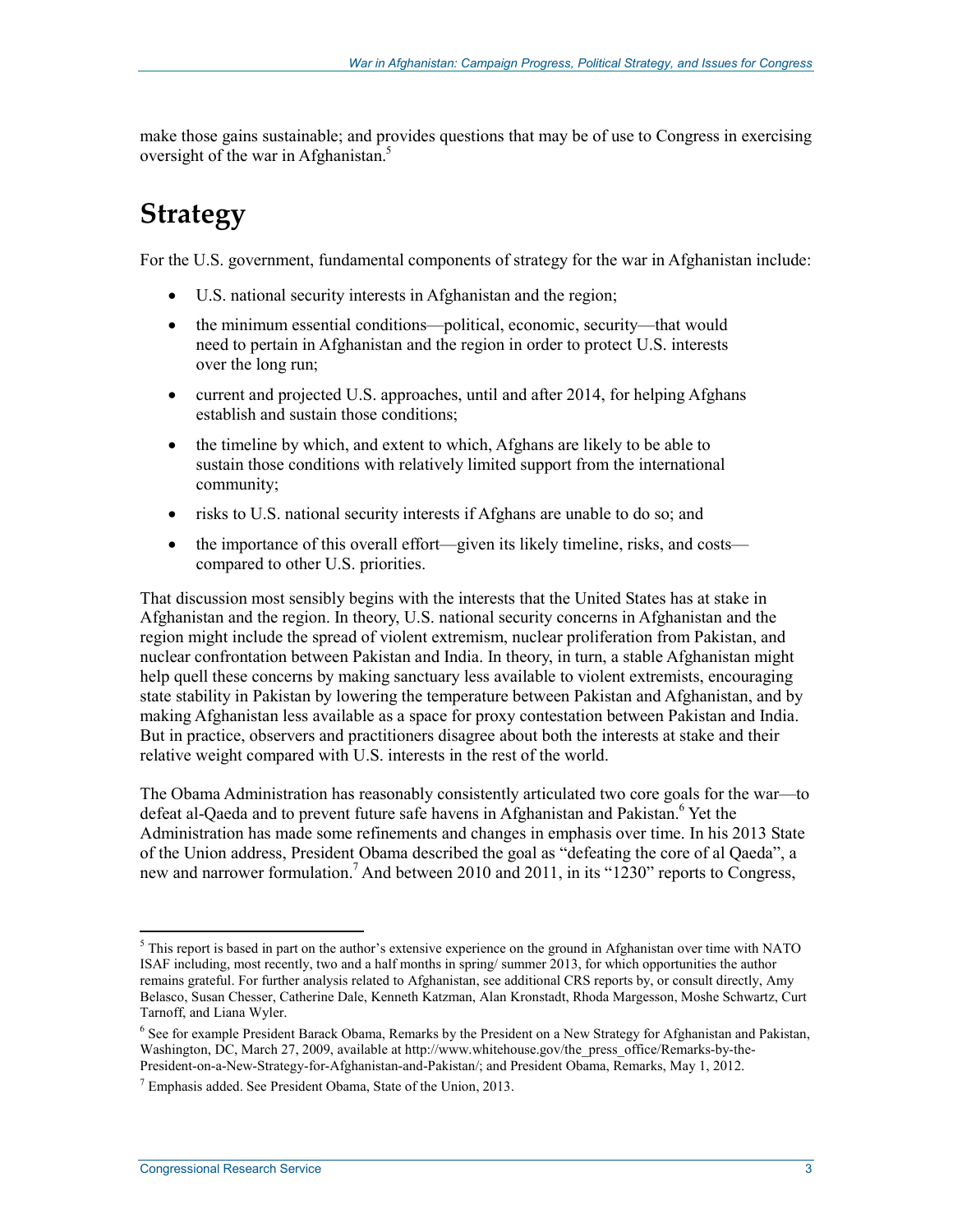the Department of Defense (DOD) revised its description of the strategic architecture of goals, objectives and activities, subtly narrowing the scope of ambition.<sup>8</sup>

The basic framework for most recent U.S. government civilian and military efforts on the ground in Afghanistan dates back to 2009, when General Stanley McChrystal took command of NATO's International Security Assistance Force (ISAF) and was tasked to conduct an initial strategic assessment. That assessment, and the subsequent ISAF campaign design it informed, were based on the Administration's two core goals as well as on the novel prospect of more troops, more civilian expertise, more resources, more high-level leadership attention, and relatively unlimited time.<sup>9</sup>

Since then, at least six major constraints have been introduced:

- In December 2009, in a speech at West Point, President Obama announced that a troop surge would take place, but that those surge troops would begin to draw down in July 2011.
- In November 2010, at the NATO Lisbon Summit, the Afghan government and the NATO Allies, including the United States, agreed to pursue a formal process, called Transition, in which responsibility for security would shift over time to the Afghan Government. This process was to begin shortly thereafter—in early 2011—and to be completed by the end of 2014.
- In a June 2011 speech, President Obama announced parameters for drawing down U.S. surge forces. From the surge peak of about 100,000 U.S. troops, the U.S. troop commitment in Afghanistan would decrease by 10,000 troops by the end of 2011, and by a further 23,000 by the end of September 2012, declining to a total of 68,000 by that date. Afterwards, the pace of further drawdowns would

<sup>8</sup> DOD's "1230" reports are based on P.L. 110-181, §1230 and 1231, National Defense Authorization Act for Fiscal Year 2008, as amended. The two 1230 reports issued in 2010, in April and November, echoed the language that had emerged from the strategic review conducted by the Administration in late 2009 – that is, two core goals, defeating al Qaeda and preventing its return, together with a number of objectives to support the goals. The objectives included, among others, reversing the Taliban's momentum and denying it the ability to overthrow the Afghan government; and strengthening the capacity of Afghanistan's security forces and the Afghan government so that they could take responsibility for Afghanistan's future. The 1230 report issued in April 2011, the first issued after the Afghanistan Pakistan Annual Review (APAR) conducted by the Administration in late 2010, retained most of the language from the 2009 review and the 1230 reports from 2010, but significantly altered the emphasis. The report identified a core goal: to "disrupt, dismantle and defeat al Qaeda in Afghanistan and Pakistan and to prevent its capacity to threaten the United States and U.S. Allies in the future." The status of "denying safe haven to al Qaeda" was shifted from a goal to a supporting objective. The objective concerning the Taliban was modified to remove reference to reversing the Taliban's momentum, thus emphasizing the remaining half of the objective, preventing a Taliban overthrow of the government – a formulation that pointedly leaves open the prospect of arriving by peaceful means at a political powersharing arrangement that includes the Taliban. In addition, in the April 2011 report, the 2010-era objective of strengthening Afghan security force and government capacity was downgraded to a passive opportunity – further degradation of the insurgency by U.S. and coalition forces would "create time and space for Afghan capacity to grow," without committing the coalition to actively facilitating that growth. See Department of Defense, Progress Toward Security and Stability in Afghanistan, April 2010, November 2010, April 2011, and October 2011.

<sup>&</sup>lt;sup>9</sup> From an Afghan perspective, the experience of war and conflict is now decades-long, but concerted, coordinated efforts by the international community are arguably quite recent. See General Stanley McChrystal, COMISAF's Initial Assessment, August 30, 2009, available in redacted form from the Washington Post, at

http://media.washingtonpost.com/wp-srv/politics/documents/Assessment\_Redacted\_092109.pdf. The author was part of the McChrystal Assessment team.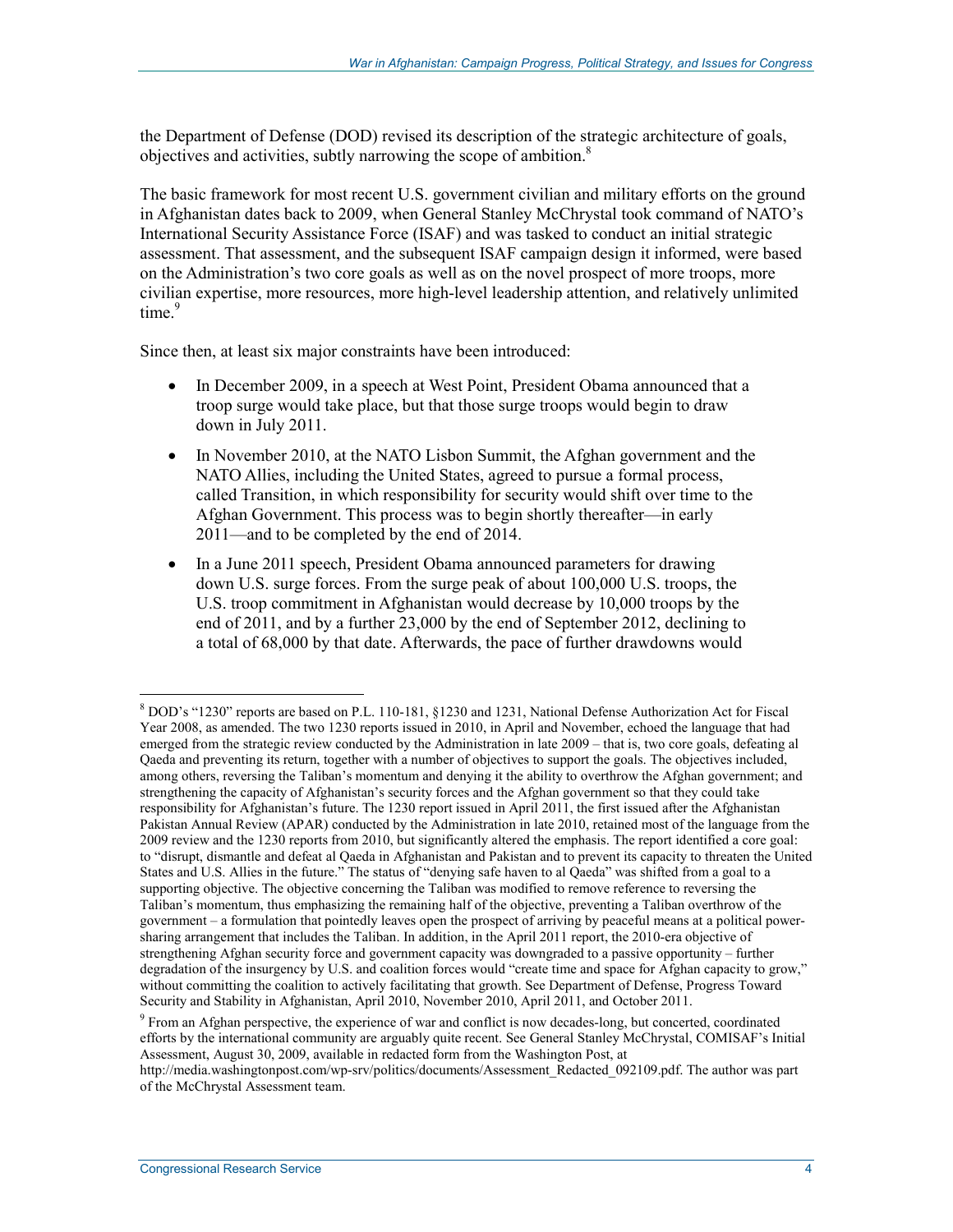be "steady" and at some point the mission would change "from combat to support."

- In May 2012, at the NATO Chicago Summit, the Afghan government and NATO added a new step to the formal Transition process, Milestone 2013: Afghans would assume lead responsibility for security throughout Afghanistan by mid-2013, and at that point, international forces would shift to playing a primarily supporting role.
- And in February 2013, President Obama announced that the U.S. troop commitment in Afghanistan would draw down by 34,000 more troops by February 2014—leaving approximately 33,000 troops in Afghanistan—and that by the end of 2014, "our war in Afghanistan will be over."<sup>10</sup>

At the same time, the timeline for the declared commitment of the international community to Afghanistan has been extended, in principle, well past 2014. In November 2011, at the International Conference on Afghanistan held in Bonn, the international community pledged broad support until 2024, through the so-called Decade of Transformation following Transition. In May 2012, at the NATO Chicago Summit, participants affirmed that NATO's security partnership with Afghanistan would not end with the current campaign. The U.S.-Afghan Strategic Partnership Agreement (SPA), signed in May 2012—a statement of mutual commitment in multiple arenas—is scheduled to remain in force until 2024. And President Obama, during his early 2013 press conference with President Karzai, iterated that U.S. forces would remain engaged in Afghanistan after 2014, in "two long-term tasks"—albeit "very specific and very narrow" ones—including "first, training and assisting Afghan forces and second, targeted counterterrorism missions against al Qaeda and its affiliates."11

Questions that might help inform the debates about U.S. strategy for Afghanistan include:

• What interests does the U.S. government have at stake in Afghanistan and the region, and in what priority order? Where if at all on that list should the following concerns figure: countering al Qaeda and other violent extremist organizations; preventing the proliferation of weapons of mass destruction; preventing nuclear confrontation between nuclear-armed states; standing up for core U.S. values including human rights and the protection of women; preserving and strengthening U.S. ability to exercise leadership on the world stage?

<u>.</u>

<sup>&</sup>lt;sup>10</sup> See President Barack Obama, Remarks by the President in Address to the Nation on the Way Forward in Afghanistan and Pakistan, West Point, NY, December 1, 2009, available at available at http://www.whitehouse.gov/the-press-office/ remarks-president-address-nation-way-forward-afghanistan-and-pakistan; NATO Lisbon Summit Declaration, Lisbon, Portugal, November 20, 2010, available at http://www.nato.int/cps/en/natolive/official\_texts\_68828.htm?mode= pressrelease; President Barack Obama, Remarks by the President on the Way Forward in Afghanistan, Washington, DC, June 22, 2011, available at http://www.whitehouse.gov/the-press-office/2011/06/22/remarks-president-wayforward-afghanistan.; Chicago Summit Declaration issued by the Heads of State and Government participating in the meeting of the North Atlantic Council in Chicago, May 20, 2012, available at http://www.nato.int/cps/en/natolive/ official\_texts\_87593.htm?mode=pressrelease; and President Obama, State of the Union, 2013.

<sup>&</sup>lt;sup>11</sup> See Afghanistan and the International Community: From Transition to the Transformation Decade, Conference Conclusions, the International Afghanistan Conference in Bonn, December 5, 2011; Chicago Summit Declaration; Joint Press Conference by President Obama and President Karzai, Washington, DC, January 11, 2013, available at http://www.whitehouse.gov/the-press-office/2013/01/11/joint-press-conference-president-obama-and-president-karzai; and Enduring Strategic Partnership Agreement between the United States of America and the Islamic Republic of Afghanistan, May 2, 2012, available at http://www.whitehouse.gov/sites/default/files/2012.06.01u.s. afghanistanspasignedtext.pdf.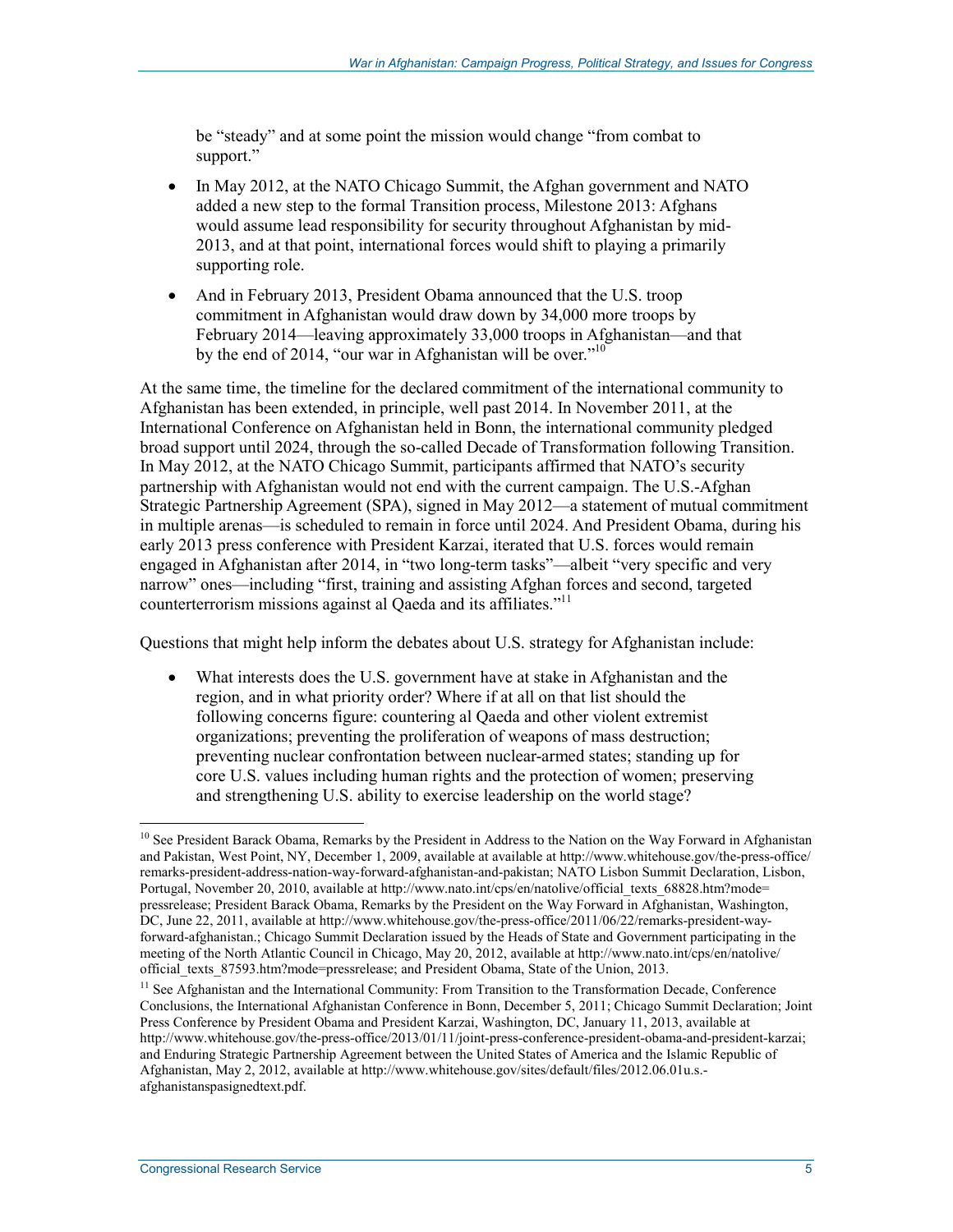- How appropriate are declared U.S. goals and objectives regarding Afghanistan for protecting U.S. interests?
- How consonant are the ways and means currently being employed with those declared goals and objectives?
- To what extent if any might longer-term U.S. and international commitments balance the risks associated with near-term disengagement?
- Given the full panoply of U.S. national security interests and broader concerns, what should be the relative priority of Afghanistan and its region, between now and 2014, and after 2014, for the U.S. government? What would be an acceptable cost?

### **State of the Campaign**

The basic premise of the campaign is to build up competent Afghan forces (ANSF), while reducing the scale of the insurgent threat to proportions that those Afghan forces can manage in the future with very limited support from the international community. By most Afghan and coalition accounts, the basic logic of the campaign has proven to be sound—based on the overall improvement of Afghan forces, degradation of the insurgency, and adaptation by coalition forces. Indeed, many observers contend that if the campaign were not working, it should be discontinued immediately—not gradually—given its high cost in terms of lives and resources.

### **Afghan National Security Forces (ANSF)**

The ANSF are not a monolith, but in general, both ANSF and coalition commanders describe marked positive changes over the past year.

By the end of 2012, most Afghan forces, and particularly the Afghan National Army (ANA), already had basic warfighting skills. What they displayed increasingly, through 2013, was growing confidence that manifested itself in initiative, planning, and execution. ANA Corps Commanders, for example, compellingly described coherent visions and specific plans for the counter-insurgency (COIN) campaigns that they were leading.<sup>12</sup>

That new confidence was, in part, the product of necessity. The drawdown of 33,000 U.S. troops in 2012, and the very visible base consolidations and closures that accompanied it, galvanized the conviction of Afghan security leaders at all levels that coalition forces were, indeed, going home, and led many to take on greater responsibility. Many ANSF commanders have described taking on missions they were initially not sure they could handle, then being convinced by their success to take on even more. $^{13}$ 

In a further change, not only have the ANSF initiated more operations, those operations have been more likely to generate positive effects, as the ANSF increasingly applied lessons learned

<sup>&</sup>lt;sup>12</sup> Interviews with 201<sup>st</sup> ANA Corps Commander Major General Waziri; 203<sup>rd</sup> ANA Corps Commander Major General Yaftali; 205<sup>th</sup> ANA Corps Commander Major General Hamid; and 215<sup>th</sup> ANA Corps Commander Major General Malouk, 2013.

<sup>&</sup>lt;sup>13</sup> Ibid., and interviews with other Afghan officials, 2012 and 2013.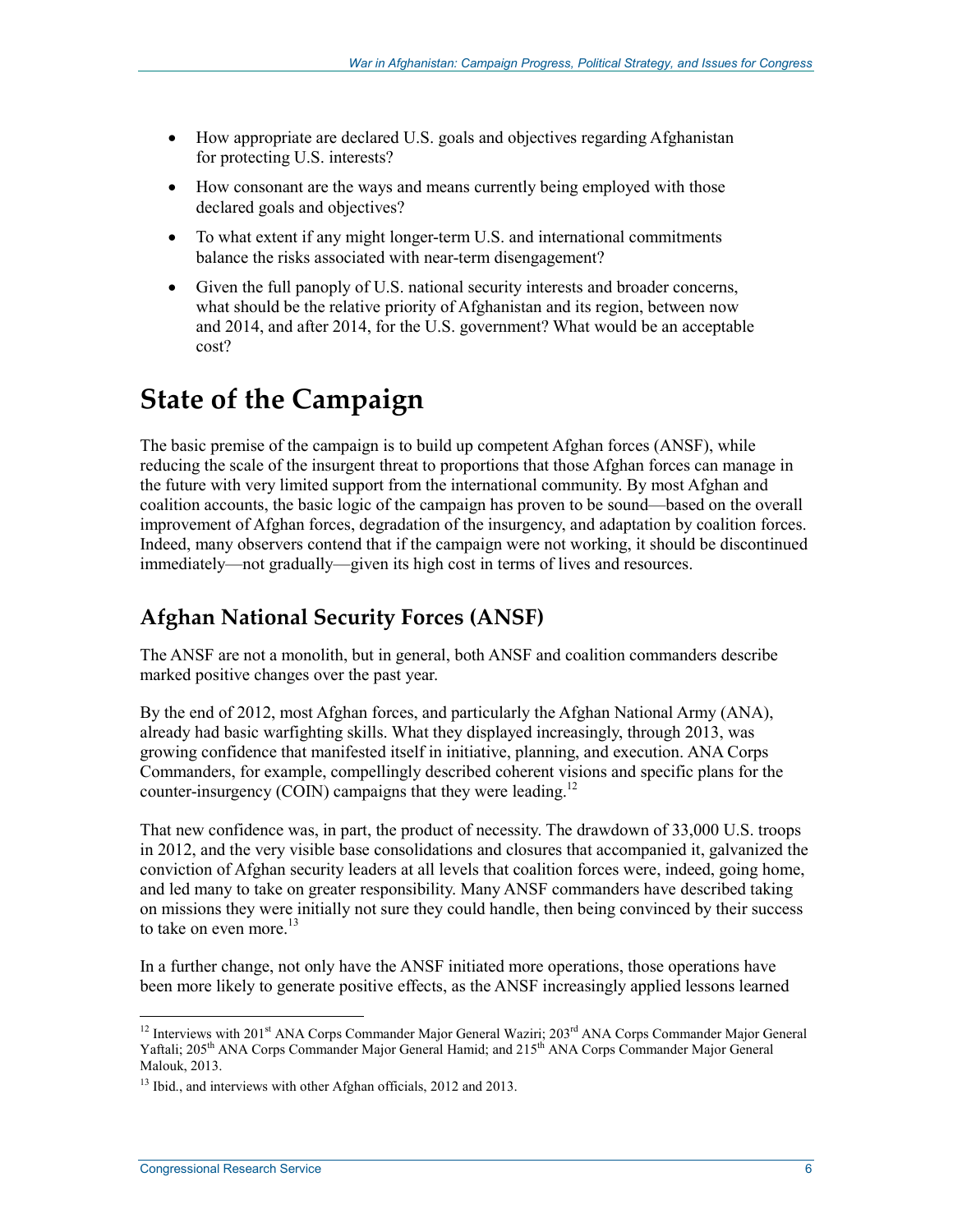from previous operations. For example, over the winter from 2012 to 2013, the ANA  $205<sup>th</sup>$  Corps conducted the Kalak Hode ("determined strike") series of operations in Kandahar, Zabul, and Uruzgan provinces—combined arms efforts of unprecedented scale. One major lesson they learned was that sequential operations with long pauses for re-set gave the enemy a chance to regroup; so their follow-on Strong Border South series of operations, in 2013, was designed to include a continuous cycle of planning and execution.<sup>14</sup>

Many observers suggest that one important way to gauge ANSF progress is through their "resilience"—that is, their ability to recover in the face of setbacks. A loss of some kind, however hard, it is argued, is not catastrophic as long as the ANSF do not lose confidence in their own abilities, and Afghan people do not lose confidence in the ANSF. Anecdotal evidence during the 2013 fighting season suggested growing resilience. For example, in spring 2013, the  $2<sup>nd</sup>$  Brigade of the 201<sup>st</sup> ANA Corps, based in Kunar province, had an observation post (OP) at a remote location overrun by insurgents, at the same time that it was conducting a deliberate operation in Marawara district. Though the losses at the OP were heavy, the ANSF were able to retake the OP, and they reported reasonable confidence in their ability to continue to execute the campaign.<sup>15</sup>

Another development has been far greater integration of effort across the ANSF in planning and execution. Not long ago, it was not uncommon for the Afghan Army and police to get into firefights with each other, but combined Army/police planning and operating have become the norm. Many Afghan civilian and security officials have reported that weekly or bi-weekly provincial-level security shuras, which bring together, under the chairmanship of the Provincial Governor, the leaders of the various Afghan forces operating in a province, have significantly catalyzed unity of effort. Some officials at the Ministry of Interior in Kabul have continued to repeat the mantra that "it takes the Army three days to respond, when the police get in trouble", but most accounts closer to the ground suggest a somewhat different picture, in which Afghan forces frequently come to the aid of other forces when they get in trouble, without waiting for a "cipher" (an order) from Kabul or a prod from coalition forces.<sup>16</sup>

In principle, unity of effort requires some shared understanding of the division of labor—and of resources—across Afghan forces. In practice, such "layered security"—the distribution of roles and responsibilities—looks different from place to place, depending in part on the security challenges and developmental state of each Afghan force, in each area. For example, during 2013: the ANA still struggled in many places to come off of check points (CPs), waiting for available and capable Afghan uniformed or local police (AUP, ALP) to take their places; the AUP and ALP were being employed interchangeably in many places, particularly at CPs along major routes, rather than reserving the ALP to fill their original mandate of thickening the lines in outlying areas; some of the Afghan Border Police (ABP) were hunkered down, doing little, beyond the operational reach of other Afghan forces and, in one province, apparently beyond the notice of the Provincial Governor; and the Afghan National Civil Order Police (ANCOP), though highlytrained, continued to frustrate other Afghan forces with their direct reporting chain back to Kabul and their short rotation cycles. In turn, by all accounts, including their own, "personalities" whether the strong, nationally inclined Commanders of some ANA Corps, or cult-of-personality

<sup>&</sup>lt;sup>14</sup> Interviews with ANSF and ISAF officials, 2013.

<sup>&</sup>lt;sup>15</sup> Interview with the  $2<sup>nd</sup>$  Brigade, 201<sup>st</sup> ANA Corps Commander, and other ANSF officials, 2013

<sup>&</sup>lt;sup>16</sup> Interviews with ISAF and Afghan officials, 2013.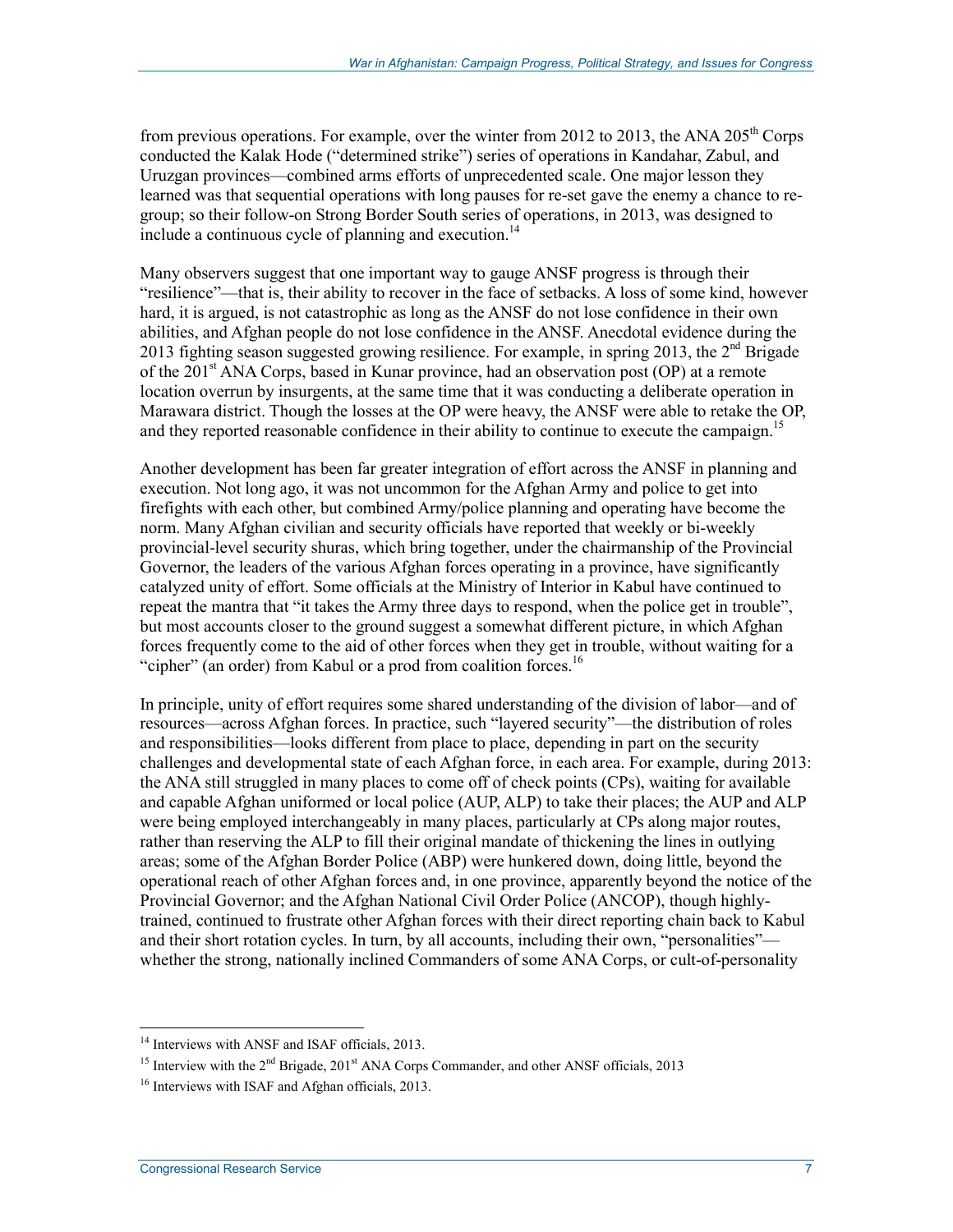police chiefs such as Abdul Raziq in Kandahar, and Matiullah Khan in Uruzgan—appeared likely to continue to play an outsize role in the Afghan security arena for some time.<sup>17</sup>

Most observers suggest that ultimately, the ANSF will need a systematized division of labor, in order to size and resource the total force efficiently and effectively. Yet for the near-term, many suggest, it may be sufficient that Afghan security leaders in any given place share a vision of what security should look like there, and of who should do what to provide it.

In addition to capabilities, confidence, resilience, and unity of effort, sheer capacity also affects ANSF effectiveness. The current target endstrength for the ANSF, as agreed by the Afghan government and supported by the international community, is 352,000. Afghan and ISAF officials estimate that that target is not likely to be reached until 2017, given the projected development timeline for the Afghan Air Force. At the May 2012 NATO Chicago Summit, participants agreed that after the conclusion of the NATO ISAF mission at the end of 2014, the ANSF would begin a "gradual managed force reduction" to a "sustainable level" of 228,500. But after Afghan and NATO officials raised concerns about both the timing and drawdown slope of that plan, it is expected that the ANSF target endstrength will remain at 352,000 for at least several years  $more.<sup>18</sup>$ 

#### **Insurgency**

For many observers, the state of the insurgency is a critical factor in gauging campaign progress to date. Changes in the insurgency tend to be neither linear over time, nor evenly distributed geographically. Insurgent activity tends to follow a cyclical pattern: an annual fighting season, which runs roughly from the end of the poppy harvest in the spring until the weather turns cold in the fall, followed by a lull in activity during the winter typically used for rest and recuperation. Geographically, the insurgent threat has been concentrated, though not exclusively, in the largely Pashtun-populated eastern and southern areas of Afghanistan, which offer easy access across the border to safe havens in Pakistan. Several years ago, spurred by the 2009 McChrystal Assessment, the campaign adopted geographic priorities that focused in general on population centers and commerce routes, and specifically on the south, the Taliban's traditional homeland.<sup>19</sup>

In 2013, the insurgency was certainly not defeated—and it continued to enjoy the ability to recruit, as well as the luxury of safe havens in Pakistan. But by most accounts, including their own, insurgent networks were degraded and their costs of doing business inside Afghanistan rose substantially. For example, some insurgents were forced to use longer and more treacherous transit routes, and it grew more expensive to pay some lower-level fighters.<sup>20</sup>

Further, Afghan and coalition officials report that as security responsibility shifted to Afghan forces, and as the coalition and other components of the international community visibly continued to reduce their efforts, the insurgency increasingly targeted those Afghans who might pose the greatest existential threat to insurgent success: the ALP; the ground-up, local anti-

<sup>&</sup>lt;sup>17</sup> Interviews with ANSF officials, Afghan civilian officials, and ISAF officials, 2012 and 2013. One frustrated District Chief of Police, in Kandahar province, said, "Take my 900 ANCOP and just give 100 guys who are here all the time!"

<sup>&</sup>lt;sup>18</sup> See Chicago Summit Declaration, May 20, 2012. Interviews with Afghan and ISAF officials, 2013. See DOD, Security and Stability in Afghanistan, July 2013.

<sup>&</sup>lt;sup>19</sup> See McChrystal Assessment, 2009; and Interviews with ISAF officials, 2009, 2010, 2011, 2012, and 2013.

<sup>20</sup> Interviews with ISAF officials, 2013.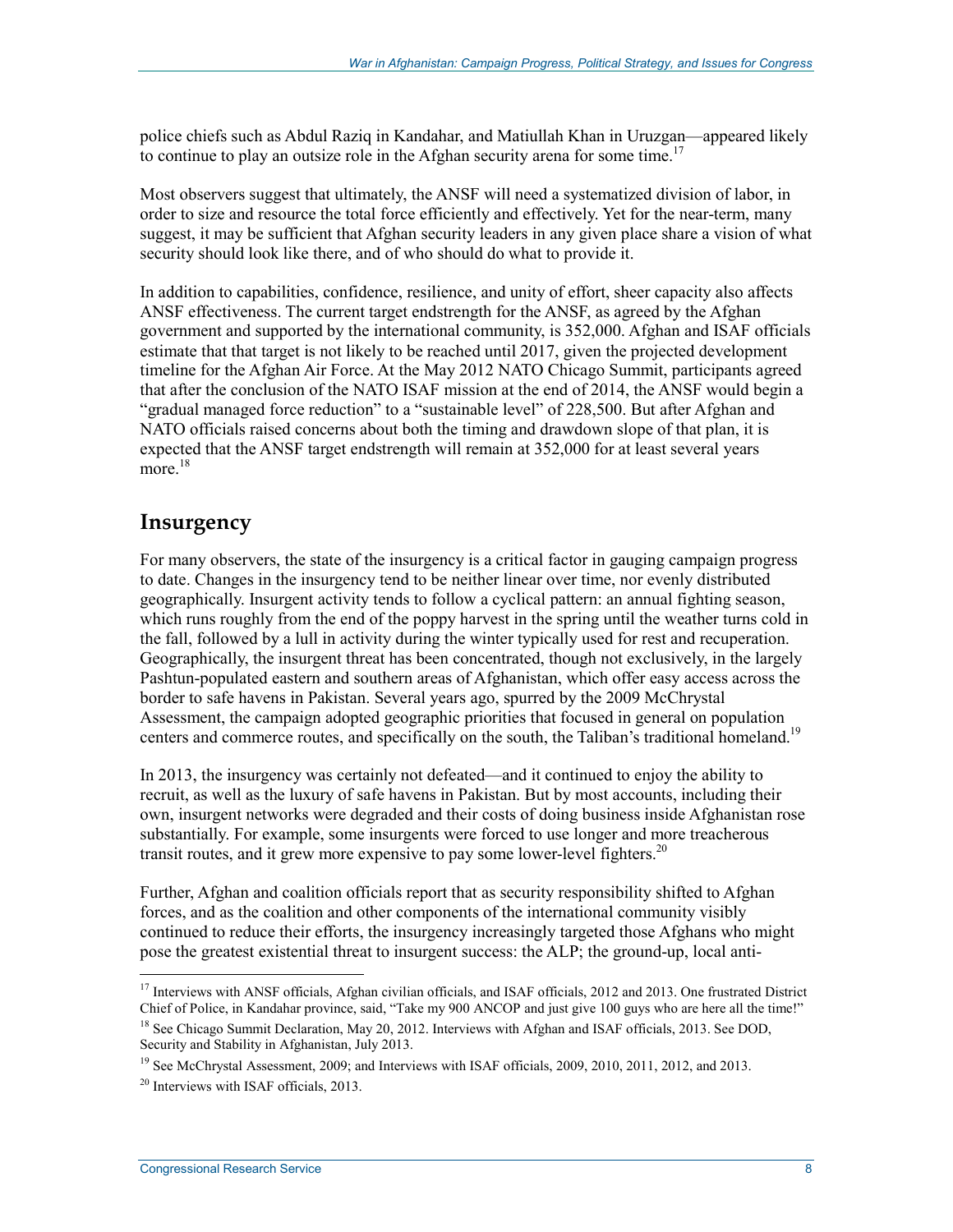Taliban movements born of frustration with Taliban intimidation; and Afghan civilian officials at the national, provincial, and local levels. To some extent, this shift of focus rendered some insurgent political rhetoric less coherent, as the insurgency lost its ability to cast the international "occupiers" as the enemy and struggled to explain why it was killing fellow Afghans. By many accounts the insurgency as a whole grew increasingly fractured—divided politically in its views regarding political settlement efforts, and divided operationally regarding targeting.<sup>21</sup>

#### **Coalition Forces**

As the U.S. government, NATO, and the Afghan government consider the possibility of a post-2014 coalition force presence in Afghanistan, most observers agree that a prerequisite for any such presence is the ability of coalition forces to adapt to the advisory and enabling roles they would be required to play. In theory, if effective adaptability were beyond the coalition's ability, then further presence should not be considered.

In practice, the trajectory of adaptation, while uneven, has been rapid and, by many accounts, effective. Just a few years ago, coalition forces fought largely unilaterally, pulling along with them handfuls of Afghan forces when available. In 2009, the McChrystal Assessment called for full, shona ba shona ("shoulder to shoulder") unit-partnering—coalition and Afghan units living, planning, and executing together, 24/7—and the troop density provided by the coalition troop surge made it possible to partner on a large scale. But partnering was never an end in itself, and when Afghan capabilities permitted, coalition forces generally began stepping back and shifting into unequal partnerships in which Afghan forces increasingly played leading roles. For at least the last year, coalition forces have been refocusing on tailored advisory and enabling activities and re-organizing accordingly.<sup>22</sup> In 2013, coalition commanders at all levels conducted a robust internal debate about the effects that they still needed to generate, largely indirectly; and the circumstances, if any, under which they should step back into the fight, or step back further from it.

Some observers point out that adaptation has been born of necessity, catalyzed by troop drawdowns and associated base consolidations and closures—in particular the "surge recovery" of U.S. troops in 2012—which made it impossible to continue doing business in the same way. In 2013, many ISAF commanders pointed out that the pace of change seemed to be faster than ever before—there was no longer the luxury of arriving in theater, assessing for 30 days, making

<u>.</u>

 $2<sup>1</sup>$  For example, some insurgent leaders might view targeting international organizations as the priority because it might draw more support from the insurgency's international "donors," while other insurgent leaders might view targeting local Afghan security forces as the priority because such forces most directly challenge the insurgency's influence and ability to operate. Interviews with ISAF and Afghan officials, 2013.

<sup>&</sup>lt;sup>22</sup> Interviews with ISAF and Afghan officials, 2009 - 2013. While sourcing, organization, and employment for the advisory/ enabling mission have varied by troop contributing nation and Military Service, one basic element is the use of small teams that embed with much larger Afghan units or HQs, or regularly visit them, to provide some combination of advisory support, oversight, and access to enablers. The U.S. Army, for its part, introduced Security Force Assistance Brigades (SFABs) – streamlined, smaller brigades that typically use their own organic troops, from the brigade HQ and subordinate units, to form advisory teams. The SFAB's smaller size precludes, by definition, "doing it themselves." And the use of organic teams, many have suggested, has allowed clearer command and control, compared to the use of a brigade combat teams (BCT) supported by advisory teams sourced either by individual augmentees or from a different brigade.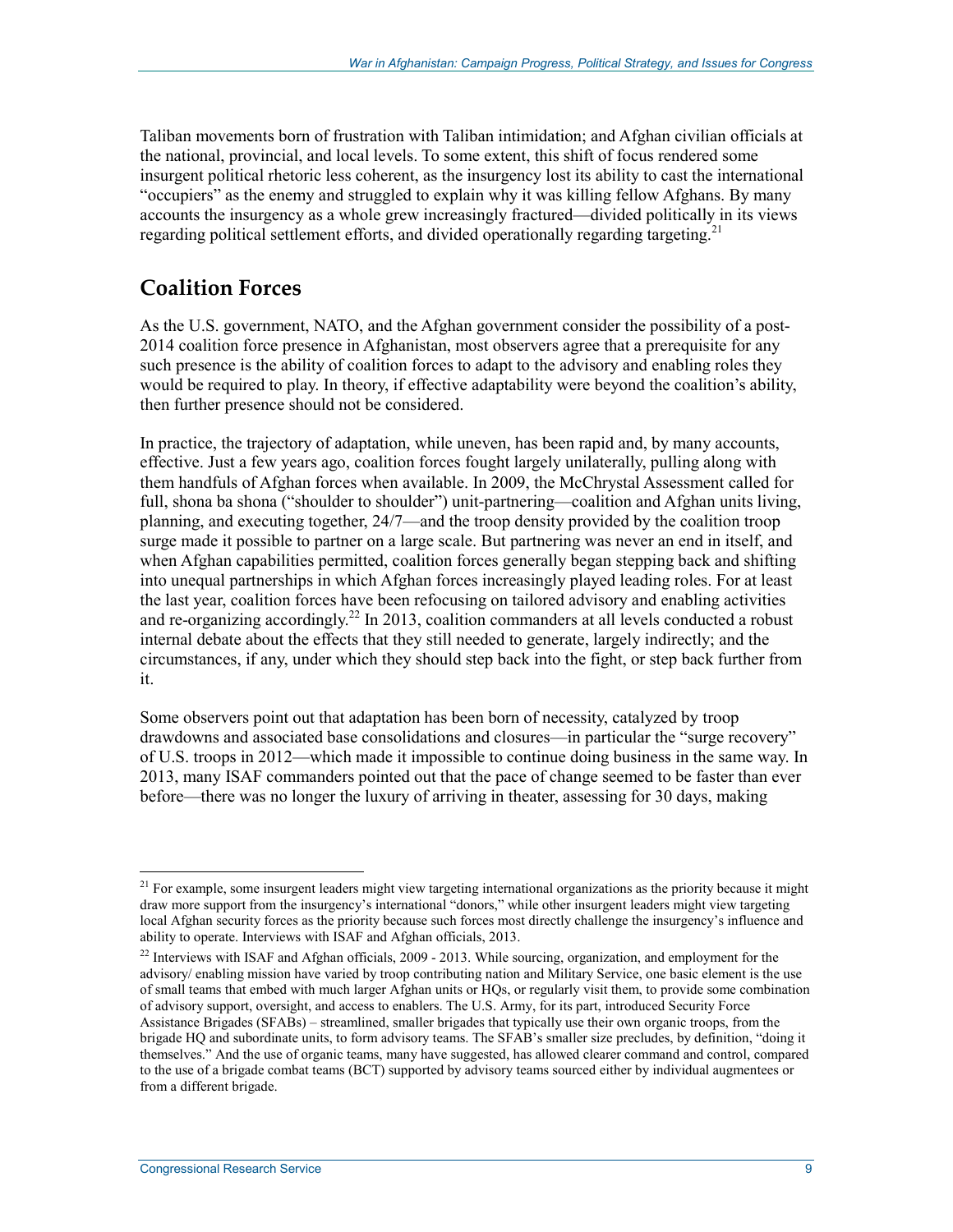decisions, and then executing. Instead, coalition forces must make continual significant adjustments to their force posture, priorities and approaches.<sup>23</sup>

Questions that might help inform the debates about the current state of the campaign include:

- What are the most helpful ways to gauge campaign progress, and in particular, to evaluate qualitative arenas including ANSF confidence, resilience, and unity of effort?
- What are the most helpful ways to evaluate the strength of the insurgency? In particular, what does one learn from considering numbers of insurgent attacks, the sophistication and scale of attacks, the insurgency's stated intent, the kinds of targets the insurgency is choosing, and/or fracturing within the insurgent ranks?
- What are the most helpful ways to gauge the effectiveness of coalition forces, particularly when most of the effects the coalition seeks to generate are indirect?

# **Next Steps in the Campaign**

In 2013, most ISAF and Afghan commanders envisaged a further trajectory for the campaign in which coalition forces would continue to play supporting roles beyond the end of the NATO ISAF mission, but those roles would be ever more tailored in scope and smaller in scale. At the same time, debates continued among the Afghan Government, the U.S. government, and NATO, about possible parameters for a U.S. "enduring presence" after 2014, and a follow-on, post-2014 NATO Resolute Support effort that would succeed NATO's ISAF mission.<sup>24</sup> While both the internal debates and the broader public discussions about them tended to fixate on a single number of troops, more fundamentally at stake is the purpose of any post-2014 presence, including missions, authorities, and duration. In a word, what more would need to be done? Two broad roles—enabling and advising—are frequently mentioned as components of any post-2014 coalition engagement.

#### **Enabling**

1

"Enabling" efforts by coalition forces generally refer to helping the ANSF integrate, and rely on in practice, their own organic enablers. Most observers agree that Afghan forces will do things differently, and with different tools, than coalition forces have done, and Afghan forces may simply decide not to do some things altogether. Enabling is distinctly an art not a science—its core challenge is ensuring that a viable "bridge" is in place, between reliance on coalition and Afghan enablers, strong and sturdy enough to maintain Afghan confidence.

In the intelligence arena, for example, conventional wisdom suggests that Afghan forces will not enjoy the scope and scale of signals intelligence (SIGINT) that they have seen coalition forces employ, but Afghan forces will have access to much more finely-tuned human intelligence (HUMINT) due to their far closer cultural ties with local populations. While the ANSF may not

<sup>&</sup>lt;sup>23</sup> Interviews with ISAF officials, 2013.

<sup>&</sup>lt;sup>24</sup> The Afghan government has made clear that it must formally give permission for any coalition force presence after 2014 – a U.S.-Afghan Bilateral Security Agreement (BSA) and a NATO-Afghan status of forces agreement (SOFA).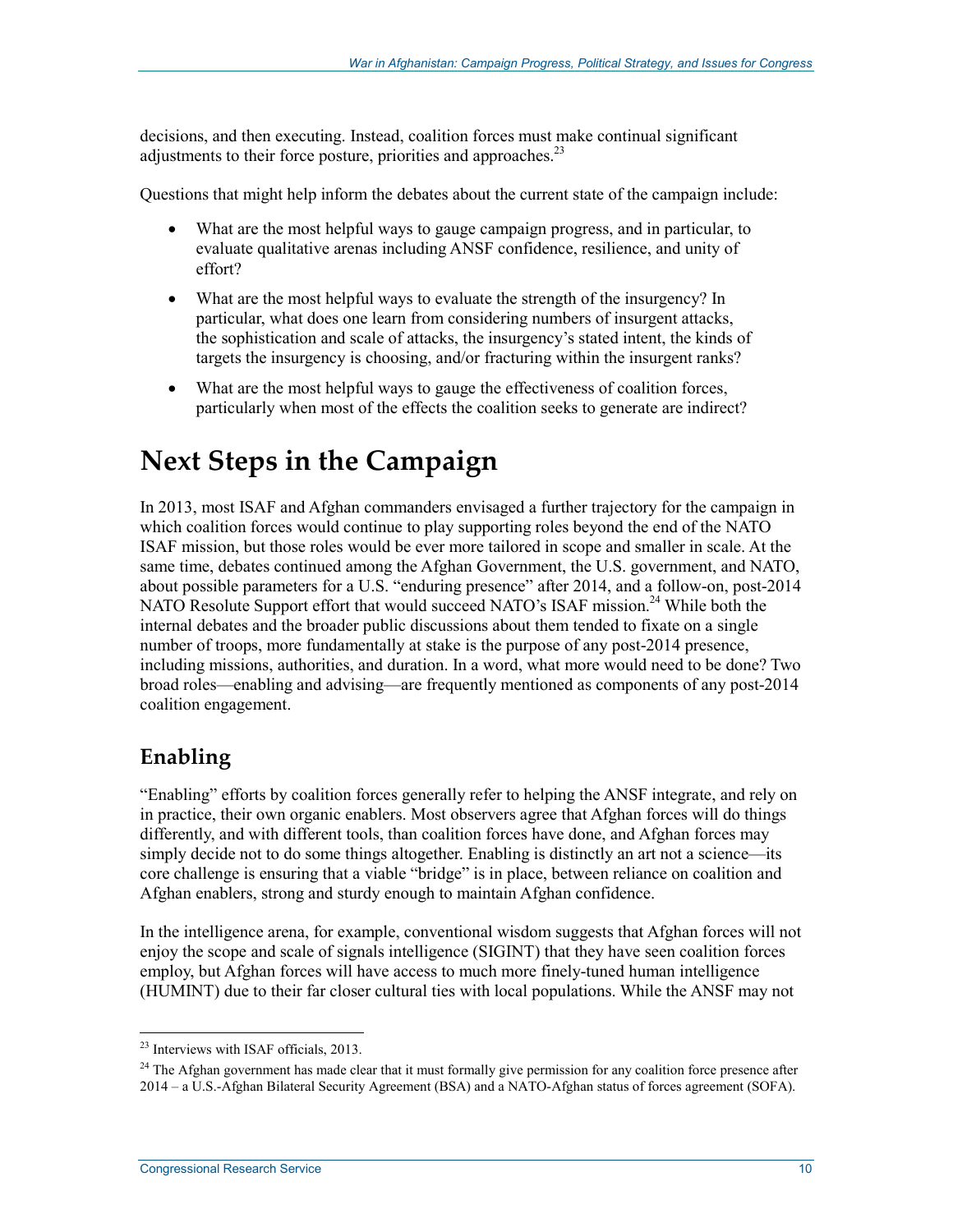be able to pinpoint insurgent presence in a particular compound, the thinking goes, they should be able to identify the relevant village, and then use door-to-door techniques to narrow their search.

But the coalition faces hurdles in enabling ANSF intelligence. One hurdle is cultural encouraging the ANSF to conduct genuinely intel-driven operations, that is, basing their operations squarely on the understandings provided by intelligence, rather than simply "leaping in the back of a pick-up truck and going off to fight." Another hurdle is determining when, if ever, during the ANSF's transition to reliance on Afghan sources, the coalition should still provide information to the ANSF based on its own assets. For example, in spring 2013, the ANSF in Uruzgan had general information about a threat, but the coalition, from its own assets, received specific information about an imminent attack against the ANSF; the coalition chose to provide the information in an appropriate form because, according to one ISAF official, "to do otherwise would have been unethical.<sup>3,25</sup> An additional facet of the intel enabler debates is the impetus some feel to reduce the scale of the insurgent threat—albeit indirectly, through the ANSF—while coalition forces are still in theater and able to do so.

Most practitioners and observers cite "air" among the toughest challenges to ANSF reliance on their own organic enablers. The Afghan Air Force (AAF) is not expected to be fully fielded and mission capable for several more years, and even when it is, both its capacity and its capabilities will be relatively limited. For example, in the enabler arena of fires—the use of weapons and other systems to create a specific lethal or nonlethal effect on a target<sup>26</sup>—the ANSF have relied significantly on coalition close air support (CAS), both rotary and fixed-wing, and are eager to have their own CAS capability. A more realistic solution to the ANSF need to be able to deliver fires, most agree, is a combination of some CAS and the use of ground-based systems. In 2013, Afghan and ISAF commanders report, the ANA in some areas made significant progress integrating D-30 Howitzers and mortars.<sup>27</sup>

The enabler arena of casualty evacuation (CASEVAC)—critical for saving lives, and also, over the longer term, for protecting recruitment and preventing attrition—was a top concern for a number of ANA Corps Commanders in 2013. The development timeline and capacity limitations of the Afghan Air Force make the prospect of a CASEVAC system that relies wholly on air assets unrealistic. Conventional wisdom suggests that in the future, the ANSF will conduct CASEVAC using some combination of air and ground. Yet even that more balanced approach would still require a fairly complex system, including functioning ground and air transportation; finely honed point-of-injury skills; and available trauma care, whether military or civilian. Building such a system is plausible, many agree—and by the end of 2013 the ANSF were increasingly able to CASEVAC by air—but institutionalizing a system to meet all CASEVAC requirements will take some time.<sup>28</sup>

<u>.</u>

 $25$  Interviews with ISAF and Afghan officials, 2013.

<sup>&</sup>lt;sup>26</sup> Joint Publication 3-0, Joint Operations, August 11, 2011, p. xiv, available at http://www.dtic.mil/doctrine/new\_pubs/ jp3\_0.pdf.

<sup>27</sup> Interviews with ISAF and ANSF officials, 2013.

<sup>&</sup>lt;sup>28</sup> Interviews with Afghan and ISAF officials, 2013. In 2013, Afghan and ISAF officials illustrated the challenges of building enabler bridges with a cautionary tale from Jagatu, Wardak province. There, some Afghan police took enemy fire, and one was wounded. The police reached up their own chain of command to make a request to the Ministry of Defense (MoD), for rotary wing CASEVAC support. The MoD was unable to provide assets right away, and as the day progressed, it ran into the obstacle that Afghan Mi-17s do not fly at night. Meanwhile, a request for support was passed to ISAF. But ISAF had no forces anywhere nearby on the ground, and could not send helicopters into the apparent middle of nowhere; so ISAF declined to support. The wounded Afghan police officer bled out and died. Some of the (continued...)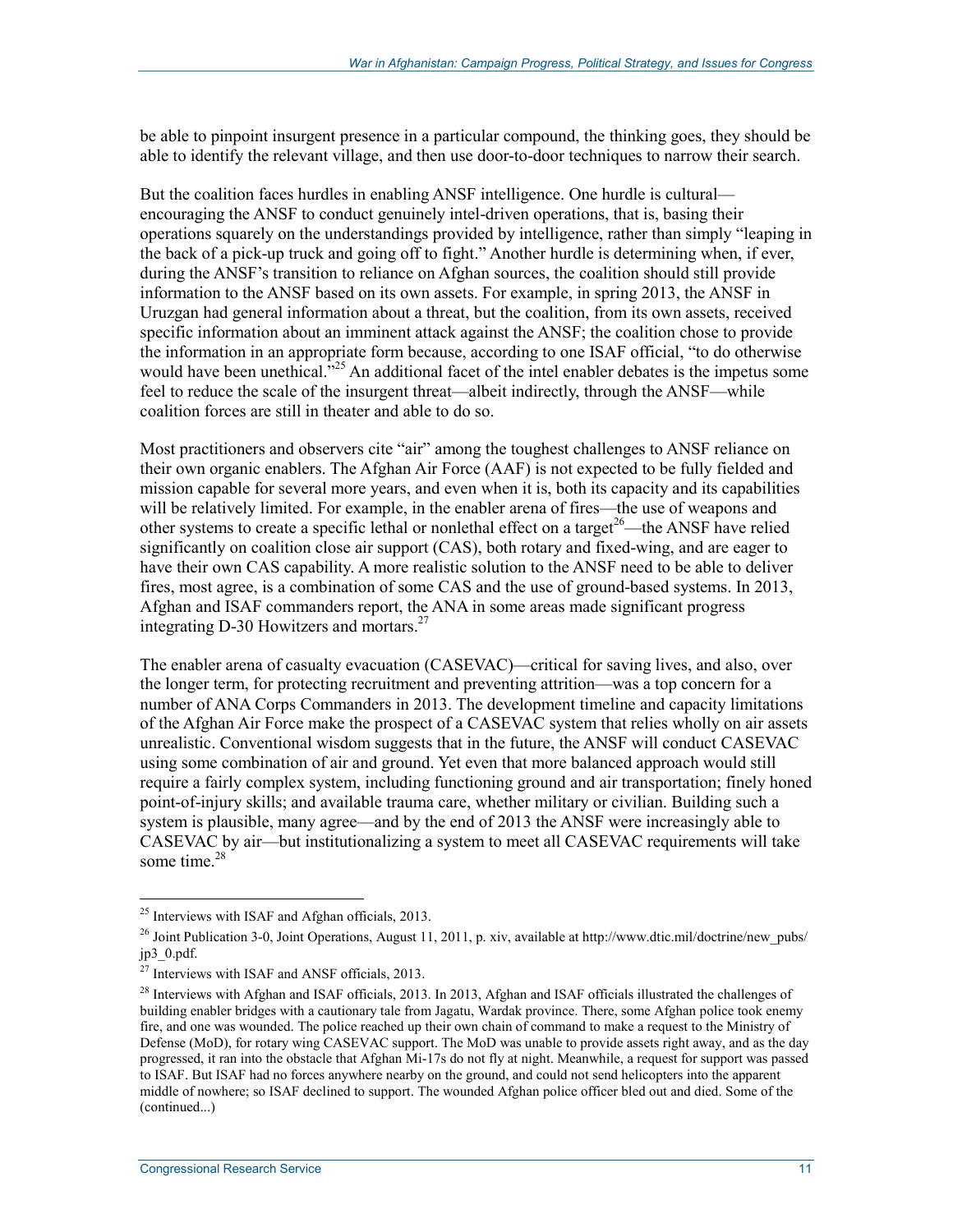### **Advising**

As Afghan forces increasingly played lead roles, and coalition forces scaled back their activities, a popular rhetoric emerged among coalition forces of "less is more"—that is, of letting Afghan forces try first, and even fail at times. That message, many considered, merited underscoring—it can be hard, it was argued, for hard-charging U.S. commanders on the ground to step back, "lead" from behind, and let host nation forces solve problems on their own timetable. One unintended result of the "less is more" message was that the concept of "advising" became conflated with the idea of simply "doing less."<sup>29</sup>

In practice on the ground—and increasingly in coalition theory as well—advising can refer to a number of different, complementary activities. These include:

- fostering more effective ANSF leadership through mentoring relationships at the appropriate levels;
- helping the ANSF build effective staffs—that is, creating not only effective individual staff sections, such as intelligence, planning, or public affairs, but also the ability to work together effectively;
- fostering Afghan unity of effort—as an objective in its own right, not an afterthought—particularly at the provincial level; and
- providing tailored ministerial support, including both technical assistance and appropriately senior-level managerial mentorship, in order to help Afghans build prioritized, basic systems. Such systems might include planning; resourcing against plans; personnel systems that reward merit in promotions and assignments, select out incompetence, and support operational cycles that help protect against attrition; and logistics systems that properly anticipate future needs and avoid hedging against future uncertainty. Such work requires patience and the recognition that systems cannot simply be built overnight. $30$

Questions that might help inform the debates about next steps in the campaign include:

- Just how good do the ANSF need to be to contend effectively with anticipated residual insurgent threats and to sufficiently protect the Afghan people? What total ANSF endstrength, and what force mix, would that require over time?
- What would be the minimally sufficient mix of enablers that would allow the ANSF to protect the Afghan people? In order to ensure that Afghan confidence does not suffer significantly, as the ANSF work to integrate and rely on their own

<sup>(...</sup>continued)

Afghan police were reportedly furious ... not with ISAF, but with their own system. The story highlights the need for realistic but sufficient bridges from coalition to Afghan enablers that protect the Afghan force and help it maintain its confidence.

<sup>29</sup> Interviews with ISAF officials, 2012 and 2013.

 $30$  Interviews with ISAF officials, 2013. Most observers regard the trajectory of coalition support to ministries as lagging behind the trajectory of coalition support to ANSF unit on the ground. Coalition countries, spurred in part by the perceived absolute need to keep very basic systems running, for years placed hundreds of personnel at a time in the Afghan security ministries, often effectively performing Afghan ministerial jobs. That orientation persisted well after coalition forces, at the tactical level, had begun to shift toward more indirect, supporting roles.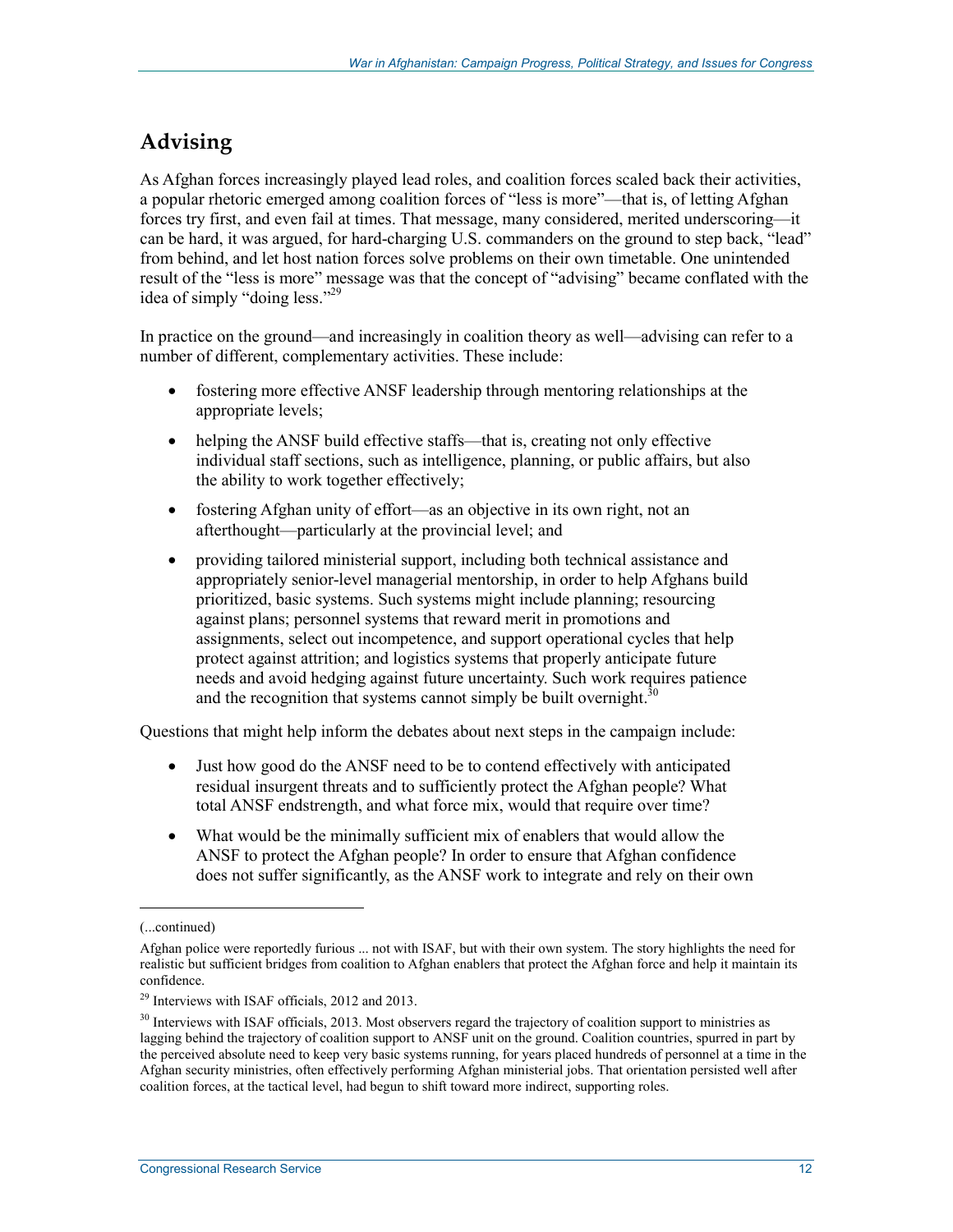organic enablers, which enablers should be prioritized? And what direct enabler support, if any, and for how long, should the coalition be prepared to provide?

- To what extent if any might the ANSF assume some greater risk, functionally or geographically? That is, are there some things that the ANSF is currently planning to be able to do, that may not be utterly necessary? Are there some areas of Afghanistan in which it might be acceptable for ANSF coverage to be thinner, or even non-existent?
- How sharply defined must the division of labor among Afghan forces be, and by when will it be necessary to achieve such clarity? In particular, what should be the role of the Afghan Local Police—initially designed to be a community-based force to "thicken the lines" in outlying areas, but increasingly focused, like all the other ANSF, on the campaign priorities of population centers and commerce routes—in that mix?
- How important is it to provide as much clarity as possible about the scope, scale, and duration of future U.S. commitment of all kinds, in order to bolster the confidence of, and discourage hedging by, the ANSF, the Afghan leadership and the Afghan people; to send a clear signal of resolve to the insurgency; and to catalyze commitments from other coalition partners? To what extent if any might clear signals of commitment help assuage pervasive Afghan fears of abandonment?
- What is the most appropriate way to project future requirements for U.S. and other coalition advisory and enabling support to the ANSF, including how those requirements might change in quantity and quality over time, given the nonlinearity of ANSF development and the unknown future disposition of the insurgency? What might be the risks of getting it wrong? What would be the best way to ensure that a serious troop-to-task analysis is factored into the debates regarding a potential post-2014 U.S. and coalition force presence in Afghanistan?
- Concerning future counter-terrorism (CT) requirements, from a U.S. perspective, to what extent should the primary impetus be to retain the ability to take out targets directly, if needed? To what extent should it be, instead, to make sure that high-end Afghan forces have CT capabilities sufficient to keep such threats in check? How compatible are those two imperatives?
- In addition to enabling and advising, and CT, what other purposes might a post-2014 U.S. force presence in Afghanistan need to serve, toward meeting core U.S. goals—for example, serving as a deterrent to those who would challenge Afghanistan's sovereignty, or providing leverage for U.S. supporting efforts to Afghanistan's political process?
- What is the most helpful way to think about the relationship between further coalition troop drawdowns and Afghan confidence? Under what conditions if any might Afghan forces simply choose not to undertake a mission from fear of failure; or to cede territory altogether as too difficult to control; or to make locallevel accommodations with insurgent forces in areas they do not feel confident they can control? Under what conditions if any might the ANSF—altogether differently—undertake too-ambitious operations in which they not merely fail, but fail so catastrophically that it destroys their confidence in their own abilities,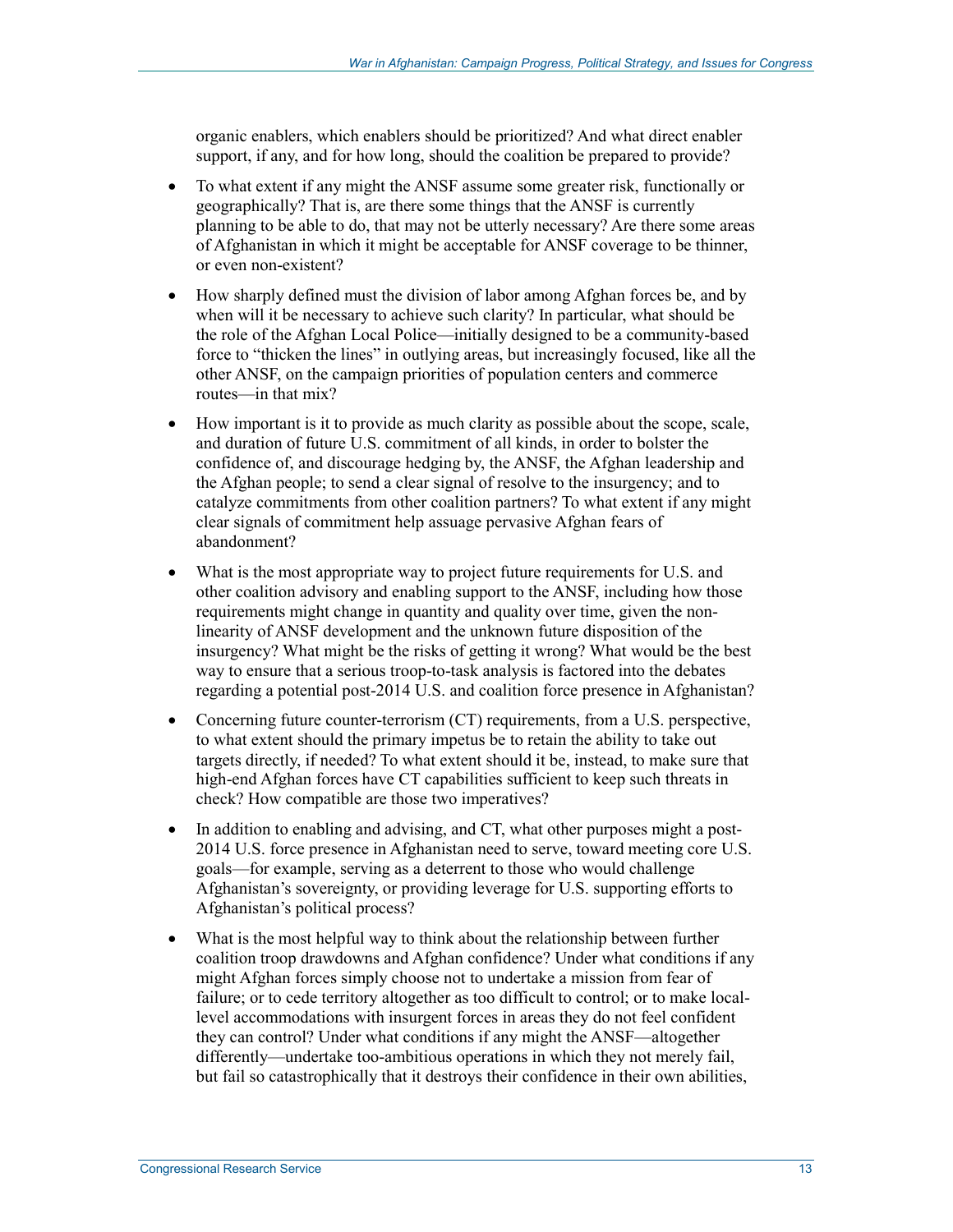or the confidence of the Afghan people in the ability of the ANSF to protect them? When if at all might the coalition be in danger of staying too long?

- To what extent might the requirements of retrograde—ensuring the safe return home of the troops, and the appropriate and responsible disposition of materiel be expected to impinge on the time and attention of leaders and troops still needed for the campaign? When will retrograde necessarily become the top priority for commanders on the ground? Practitioners and observers point out that retrograde from Afghanistan may prove far more complicated than from Iraq, given Afghanistan's difficult terrain; its relative dearth of transportation infrastructure; and the lack of a "Kuwait" next door, to pause in, on the way home.<sup>31</sup> How might retrograde and associated activities be expected to influence ANSF confidence?
- Given the projected inability of the Afghan government to fully fund its security forces any time in the foreseeable future, what would be the likely impact on the capabilities, confidence, and coherence of the ANSF should the international community significantly scale back or curtail its financial support?

# **Making Campaign Gains Sustainable**

Most observers agree that while campaign progress may deliver security gains, the longer-term sustainability of those gains will depend on key facets of the broader strategic landscape, including governance, economics, Pakistan and the region, and whether and how the war is brought to a close. At issue is what it would take in each of these areas, at a minimum, to protect security gains and make them sustainable.

#### **Governance**

Many Afghans and outside observers suggest that sustainability requires an architecture of responsive governance to direct the ANSF and hold them accountable; to provide access to justice and the rule of law; to ensure some minimum foundation of economic viability and opportunity; to inspire the trust of regional neighbors; and to earn at least the tacit confidence of the Afghan people. Yet the practice of governance in Afghanistan is more accurately characterized as personalized rule: not everyone loses, and indeed many benefit, but the exercise of governance, in general, is neither predictable nor based on the rule of law.

One fundamental challenge to the practice of responsible governance in Afghanistan is simply capacity. Afghan officials and international practitioners generally agree that Afghanistan's highly centralized system of budgeting, decision-making and distribution functions in fits and starts. In practice, some of Afghanistan's 34 provinces have become expert in shaking resources loose from Kabul—through what amounts to effective lobbying with Kabul-based ministries.<sup>32</sup>

But in many other cases, including some that might be considered urgent, the system is less responsive. Panjwayi district of Kandahar province provides a striking example. Panjwayi, a key

<sup>&</sup>lt;sup>31</sup> Interviews with ISAF and DOD officials, 2012 and 2013.

<sup>&</sup>lt;sup>32</sup> Interviews with Afghan and U.S. officials, 2012 and 2013.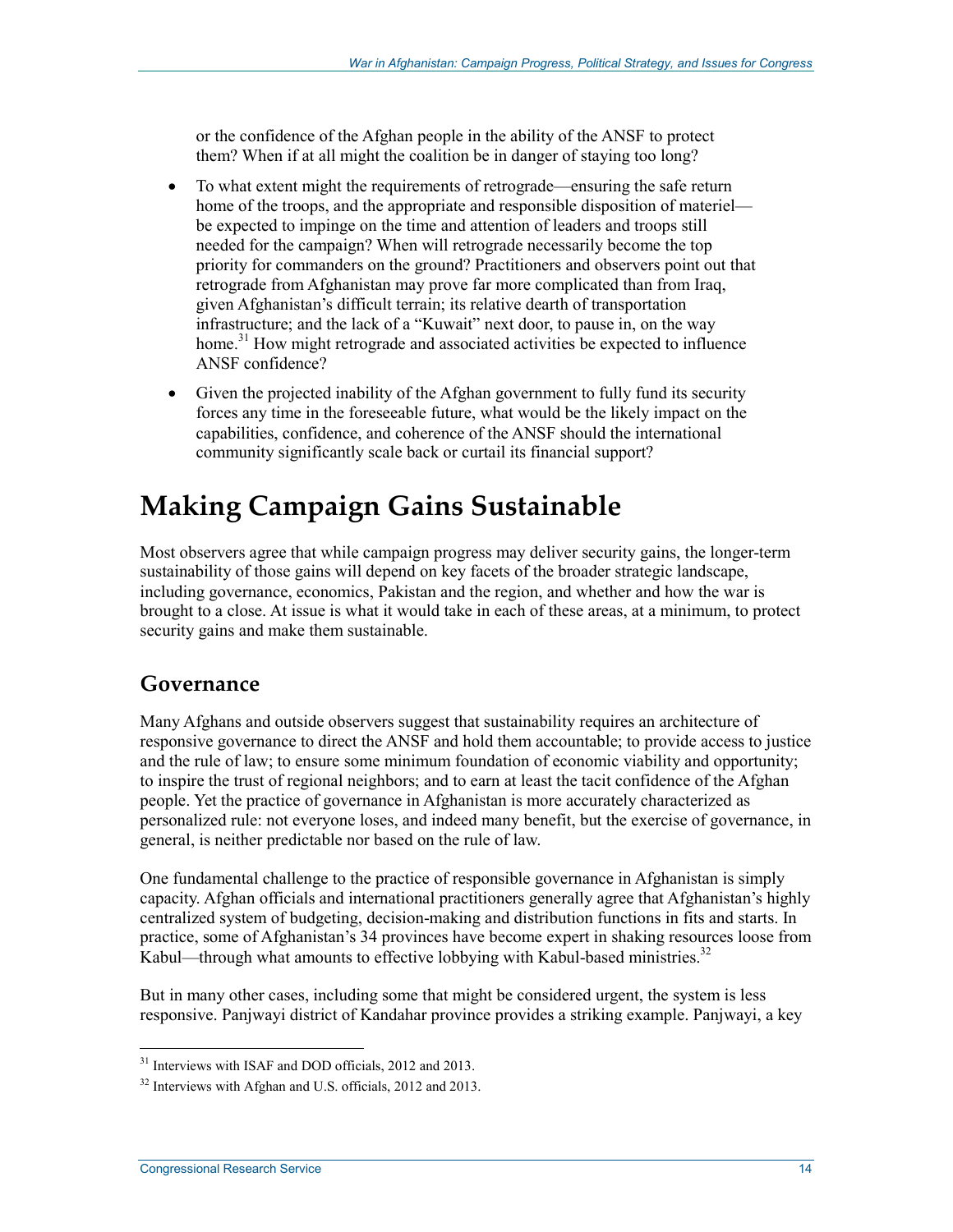approach to Kandahar city—a focal point of the campaign—was long an insurgent sanctuary. In early 2013, elders in Zangabad, Panjwayi—emboldened in part by the appointment of a new District Chief of Police (DCoP) originally from their own area, whom they trusted enough to ask for help—decided to stand up to persistent Taliban intimidation. The DCoP helped rally a broader ANSF response, including the establishment of many more Afghan local police. In the wake of the uprising, Kandahar Provincial Governor Toryalai Wesa visited Panjwayi, called for greater access to schools and clinics to help solidify the security gains, and pledged to seek support from the relevant ministries in Kabul. While Kandaharis themselves were able to build or repair a number of schools and clinics, Kabul was slow to provide operations and maintenance funds, or personnel to staff the facilities. So as part of the solution, ANA soldiers were assigned to teach school in Panjwayi—a creative solution but not a sustainable one.<sup>33</sup>

Another even more pernicious challenge to responsive governance is corruption, not only in the sense of individual rent-seeking behaviors, but more broadly in the sense of the pervasive, voracious contestation for political and economic power and influence, which consistently cannibalizes the formal Afghan state. Major players within the formal system—from Provincial Governors including Atta Mohammad Noor of Balkh, to Police Chiefs Matiullah Khan of Uruzgan and Abdul Raziq of Kandahar—draw on that system to distribute patronage.

In 2013, perhaps nowhere was the contestation for power and influence more visible than it was in Helmand province in southern Afghanistan. The area featured multiple tribes striving for ascendancy, untold potential poppy profits at stake, the deeply vested interests of the Akundzada family with its close ties to the Presidential Palace in Kabul, the use of district-level governorships and police chief posts as pawns in the power struggle at the expense of local order, a Taliban all too eager to take advantage of any local-level political vacuums, and a relatively new Helmand Provincial Governor Naeem Baluch eager to broker a big-tent solution in northern Helmand if only President Karzai would give him significantly expanded gubernatorial authorities. As one ISAF commander observed, "It's Helmand—it will always be corrupt!"<sup>34</sup>

Some observers argue that contestation for power is simply the Afghan way of doing business, and that one of the best prospects for stability would be a series of local-level deals in which local power-brokers divvy up pieces of the pie, to their mutual satisfaction. The problem with that argument, others assert, is that local-level deals hold only as long as all stakeholders are stakeholders are satisfied with their share of the pie—one failed poppy harvest, or one surge of personal ambition, destabilizes the accord.

The international community has struggled for years with the tension between Afghanistan's need for some reasonable foundation of governance, and the inherent challenges of supporting the construction of such a foundation from the outside. One of the main conclusions of the 2009 McChrystal Assessment was that governance needed to be on par with security as a focus of the campaign, in order for the campaign to succeed. The basic theory was that the primary arbiter of lasting stability in Afghanistan is the Afghan people—the extent to which they accept the system and are able to hold it accountable. But subsequent efforts by the international community were distinctly uneven in both intent and effects. They included attempts to define the minimal governance requirements at the district level by focusing on the tashkil (personnel roster); to

<sup>&</sup>lt;sup>33</sup> As one ISAF official quipped, "Good thing we taught 'em how to read!" Interviews with Afghan civilian, ANSF, and ISAF officials, 2013.

<sup>&</sup>lt;sup>34</sup> Interviews with Afghan and ISAF officials, 2013.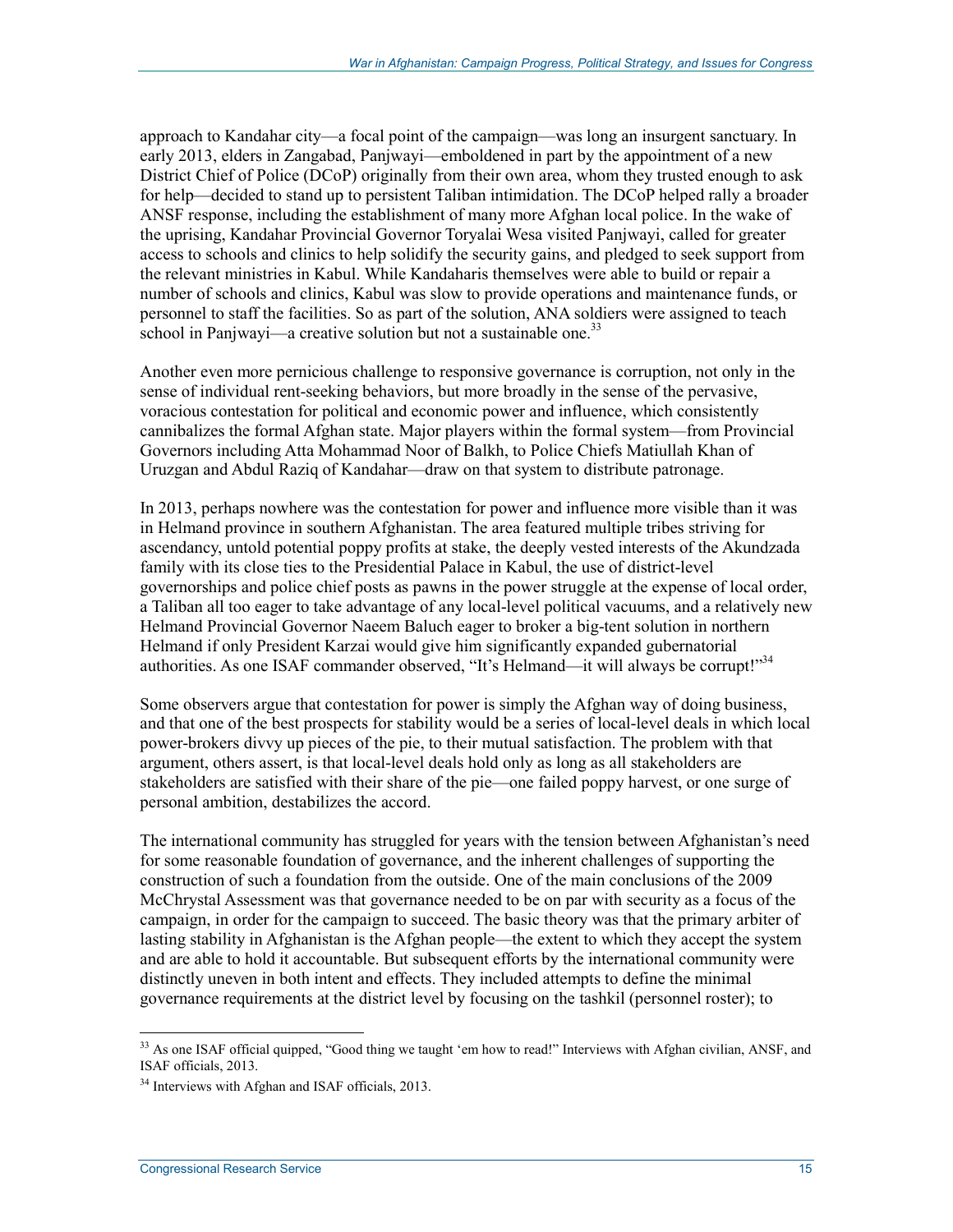create positive and negative incentive structures to shape the activities of key powerbrokers; to build capacity in key ministries, all too often by doing the work directly; and to nudge the Afghan system into replacing local officials deemed by local residents to be truly up to no good.<sup>35</sup>

Meanwhile, many Afghan thought leaders have pointed to a potentially powerful remedy to help correct perceived power imbalances and the lack of accountability—the growing, and increasingly organized and powerful, voices of Afghan civil society organizations, women's groups, media outlets, private sector pioneers, religious authorities, and traditional local councils. Many Afghans suggest that these voices have great potential to help hold governance in check—if they are given time to develop. And while some support from the international community would be welcome, they say—including technical and advisory support, and continued guarantees of basic security—it is Afghans who would do, indeed are doing, the lion's share of the work.<sup>36</sup>

Many observers suggest that the Afghan presidential elections scheduled to be held in April 2014 offer an opportunity to catalyze constructive changes in Afghan governance.<sup>37</sup> Some frame the elections as not merely an opportunity but also a concern, arguing that egregious perceived failure in either the process or the outcome could sharply derail Afghan confidence in the future and exacerbate widespread hedging behaviors. Others caution that the elections ought not to be regarded as a panacea, stressing that Afghanistan's capacity and corruption challenges cannot be solved overnight, and encouraging a view of the elections as a catalyst of a longer-term, constitutionally-based political process.

U.S. policy was arguably slow to recognize the criticality, in the eyes of many Afghans, of the 2014 elections, but that perception has notably shifted. At a Senate Foreign Relations Committee hearing in July 2013, for example, Special Representative for Afghanistan and Pakistan Ambassador James Dobbins argued: " ... we must be clear that our main priority for the coming year is neither the military transition, nor the reconciliation process, but rather the political transition that will occur when Afghan people choose a new president and a new president takes office next year."<sup>38</sup>

Questions that might help inform the debates about Afghan governance include:

- How "good" does good Afghan governance need to be? What would be sufficient in the eyes of Afghans?
- How do Afghans envisage "accountability" and the mechanisms necessary to make it work? What might the U.S. government do to support their vision?
- What kind of durable stability can be achieved in a system based in part on selfinterested powerbrokers largely unconstrained by accountability mechanisms? What impact might relatively unchecked corruption have in the longer-run on security and economic development?

<sup>&</sup>lt;sup>35</sup> See McChrystal Assessment, 2009; and Interviews with ISAF officials, 2009, 2010, 2011, 2012, 2013.

<sup>36</sup> Interviews with Afghan thought leaders, 2012 and 2013.

 $37$  The presidential elections are mandated by the Afghan Constitution. The Constitution provides that a President may serve only two terms, rendering President Karzai ineligible to contest the elections.

<sup>&</sup>lt;sup>38</sup> See Ambassador James Dobbins, Senate Foreign Relations Committee full hearing "Transition in Afghanistan," July 11 2013, transcript.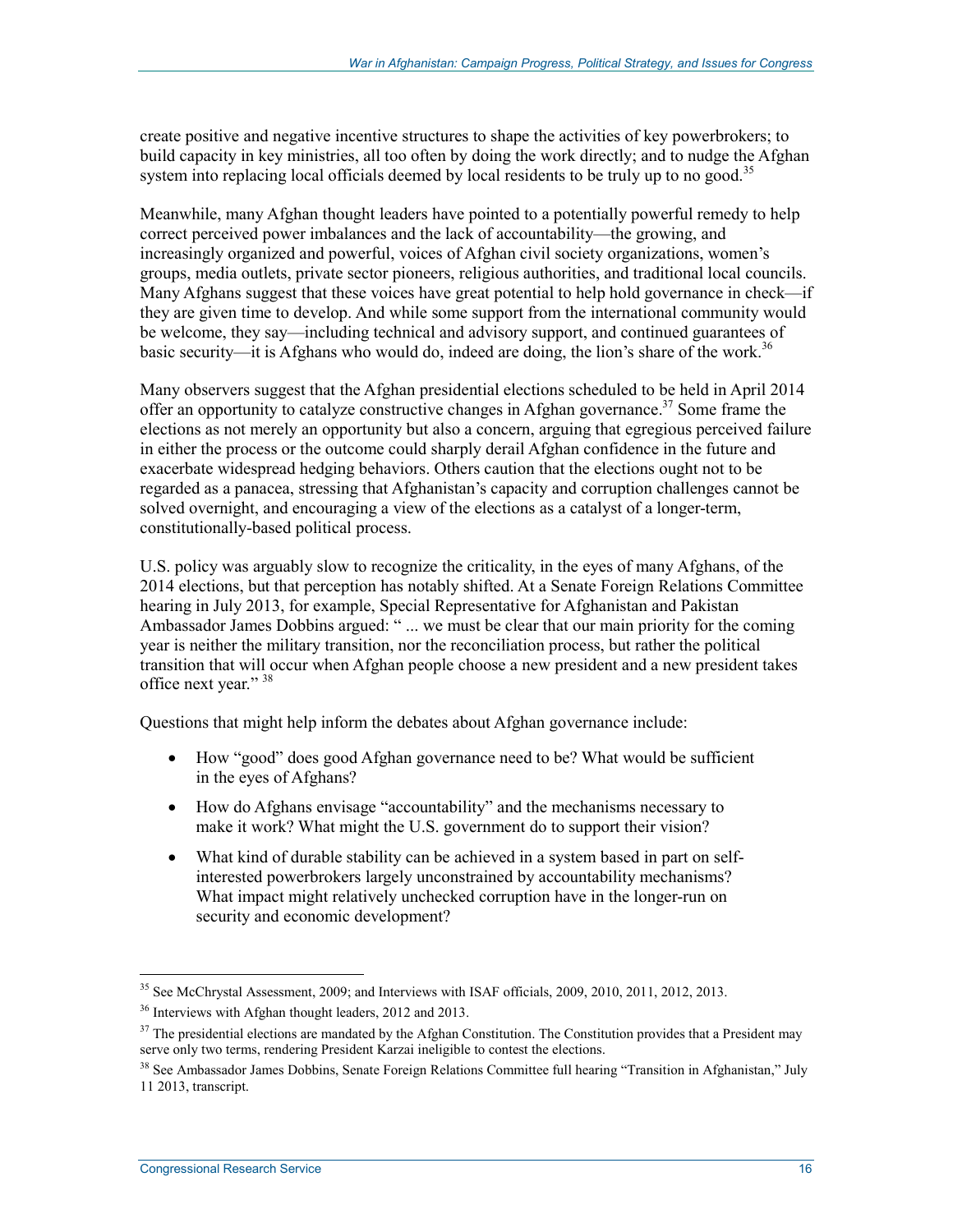- How might the international community most effectively speak with one voice to leverage the potential opportunities of the Tokyo Mutual Accountability Framework—a pointed set of commitments, part of the Tokyo Declaration, aimed in part at countering corruption?
- How critical are the 2014 Afghan presidential elections to the future development of Afghan governance? At a minimum, how good do the process and the outcome need to be, so that the Afghan people maintain basic confidence in the system, or at a bare minimum do not reject that system outright?
- What forms of support to the Afghan electoral process might it be appropriate for the U.S. and other international partners to provide, such as helping ensure safe and secure conditions throughout the campaigning and election seasons; offering technical support to help ensure accountable, functioning electoral mechanisms; urging that the elections be conducted in accordance with the Afghan Constitution; and/or encouraging broadly participatory elections?
- From a U.S. perspective, how might the democratic advantages of a broadly participatory process with many candidates best be reconciled with the potential advantages in terms of stability of the emergence of a consensus candidate?
- What opportunities might there be, post-election, for the international community to work with Afghanistan's new leadership, which may also include new ministerial and gubernatorial appointees—and which might, in the wake of the elections, be more accountable to the Afghan people—to support the further development of a Constitutionally-based Afghan political process?
- To what extent do alternative voices in Afghanistan—including civil society, the private sector, the media, and traditional local authority structures—have the potential to contribute to a system of checks and balances by which the Afghan people can hold government accountable? In particular, how important is the protection of women to that emerging system? To what extent if any, and in what ways, might the international community support the further development of such voices?

#### **Economics**

1

Afghanistan's future economic viability is critical for ensuring that security gains are sustainable over the longer-term. In principle, Afghanistan's natural resources, agricultural potential, and human capital could form the basis for a viable future economy. But Afghanistan is on an ambitious timeline, trying to achieve significant economic self-sufficiency by 2024—first of all by improving its ability to generate, collect, and spend revenues—and by any measure that will be a stretch. $39$ 

<sup>&</sup>lt;sup>39</sup> For solar year (SY) 1392, the Afghan government expects to collect approximately \$2.5 billion in domestic revenues. Afghanistan's budget for SY 1392 is \$6.8 billion, which includes some international support, in addition to domestic revenues. The budget does not reflect substantial off-budget assistance from international grants and loans. See Ministry of Finance, Islamic Republic of Afghanistan, 1392 National Budget, available at http://mof.gov.af/en/ documents.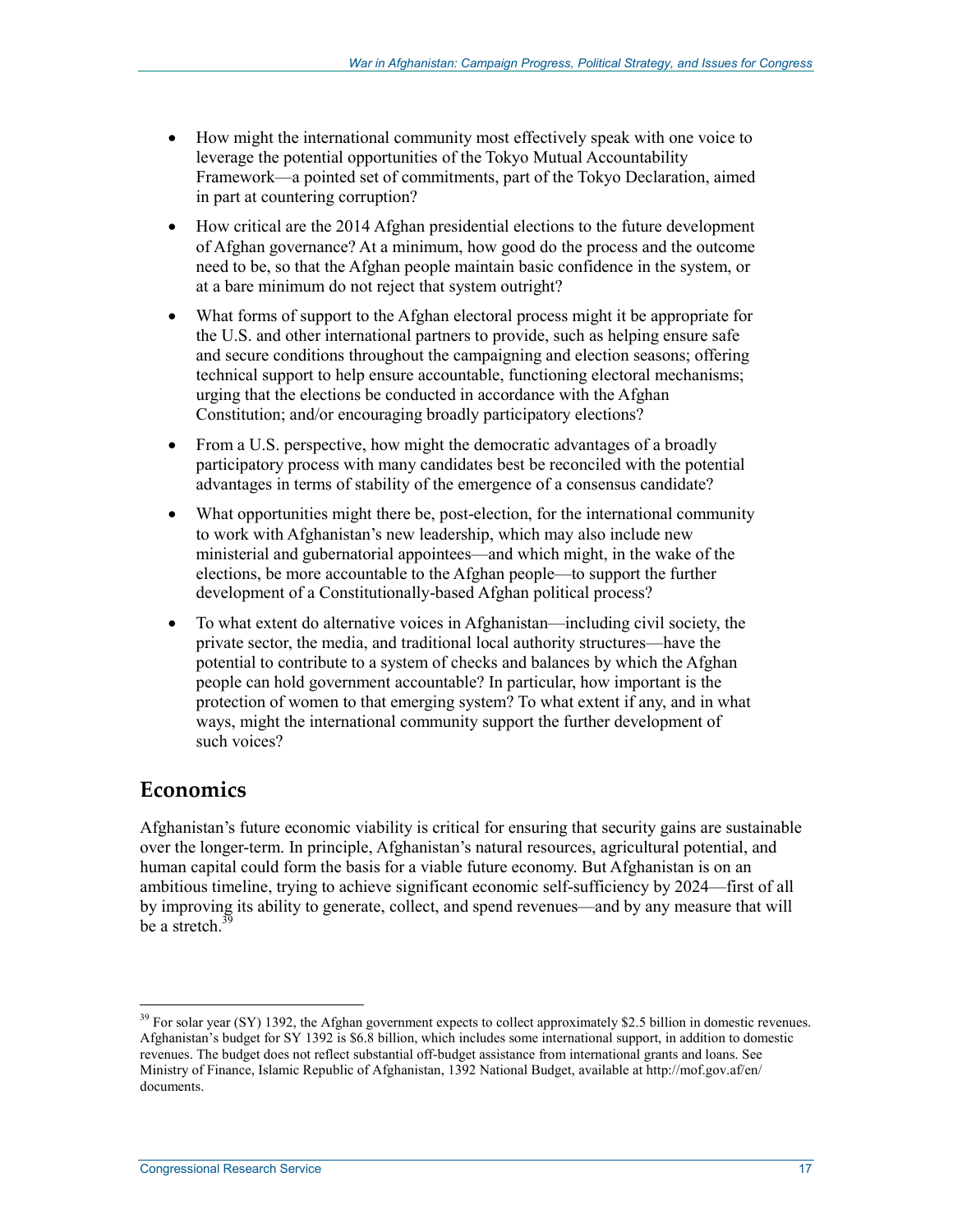Efforts by the international community to help Afghans foster a working economy have been decidedly mixed. Years of relatively indiscriminate spending by the international community led to an array of unproductive or counterproductive results, including an inability to track money spent; the flow of assistance funds out of the country; the distortion of labor markets; investment in systems or components that Afghans did not want or could not sustain; and the empowerment of "thugs."<sup>40</sup>

Recent years have witnessed somewhat stronger collaboration both between the international community and the Afghan Government, and within the international community, aimed at crafting and pursuing a single approach toward further economic development. The so-called Kabul process encouraged a shared focus on prioritized Afghan systems including infrastructure, transportation, financial mechanisms, the judicial sector, and human capital. At the July 2012 Tokyo Conference, participants pledged support through the Decade of Transformation and affirmed their commitment to the Kabul Process principles.<sup>41</sup> Meanwhile, a corresponding paradigm shift among practitioners on the ground echoed the same theme of "making Afghan systems work." That shift, many noted, was driven in part by necessity, as international assistance funding diminished and—more strikingly—international civilian presence on the ground was curtailed. $42$ 

Questions that might help inform the debates about Afghanistan's economy include:

- While commitments from the U.S. government and NATO have extended the timeline of "commitment" out to 2024, will this provide sufficient time for Afghans to build a largely self-sustaining economy?
- What legal constructs and accountability mechanisms would have to be in place and what other minimum conditions met, in order for Afghanistan to maximize the potential of its mineral resources and potential agricultural productivity?
- To what extent is the cultivation of poppy and the narcotics industry it supports a threat to a viable Afghan economy? In what ways would incentive structures at all levels have to be adjusted in order to diminish the poppy business?
- Given that most observers agree that it will take time for Afghans to develop the ability to generate, collect, and spend revenues, and that international assistance is likely to diminish significantly in the near term, what are the risks to Afghan stability in the near term? To what extent and in what ways might the international community help mitigate any such risks?
- How might the real, palpable prospect of economic viability boost prospects for progress in other critical arenas—security transition and the political process? What impact, in turn, might the absence of a plausible economic future have on those arenas?

<sup>&</sup>lt;sup>40</sup> Interviews with ISAF, U.S., and coalition officials, and Afghan thought leaders, 2009 - 2013.

<sup>&</sup>lt;sup>41</sup> Government of the Islamic Republic of Afghanistan, Towards a Self-Sustaining Afghanistan: An Economic Transition Strategy, November 29, 2011; Afghanistan and the International Community: From Transition to the Transformation Decade, Conference Conclusions, the International Afghanistan Conference in Bonn, December 5, 2011; and Tokyo Declaration: Partnership for Self-Reliance in Afghanistan, from Transition to Transformation, from the Tokyo Conference on Afghanistan, July 8, 2012.

 $42$  Interviews with U.S., Afghan, and other international officials, 2011 - 2013.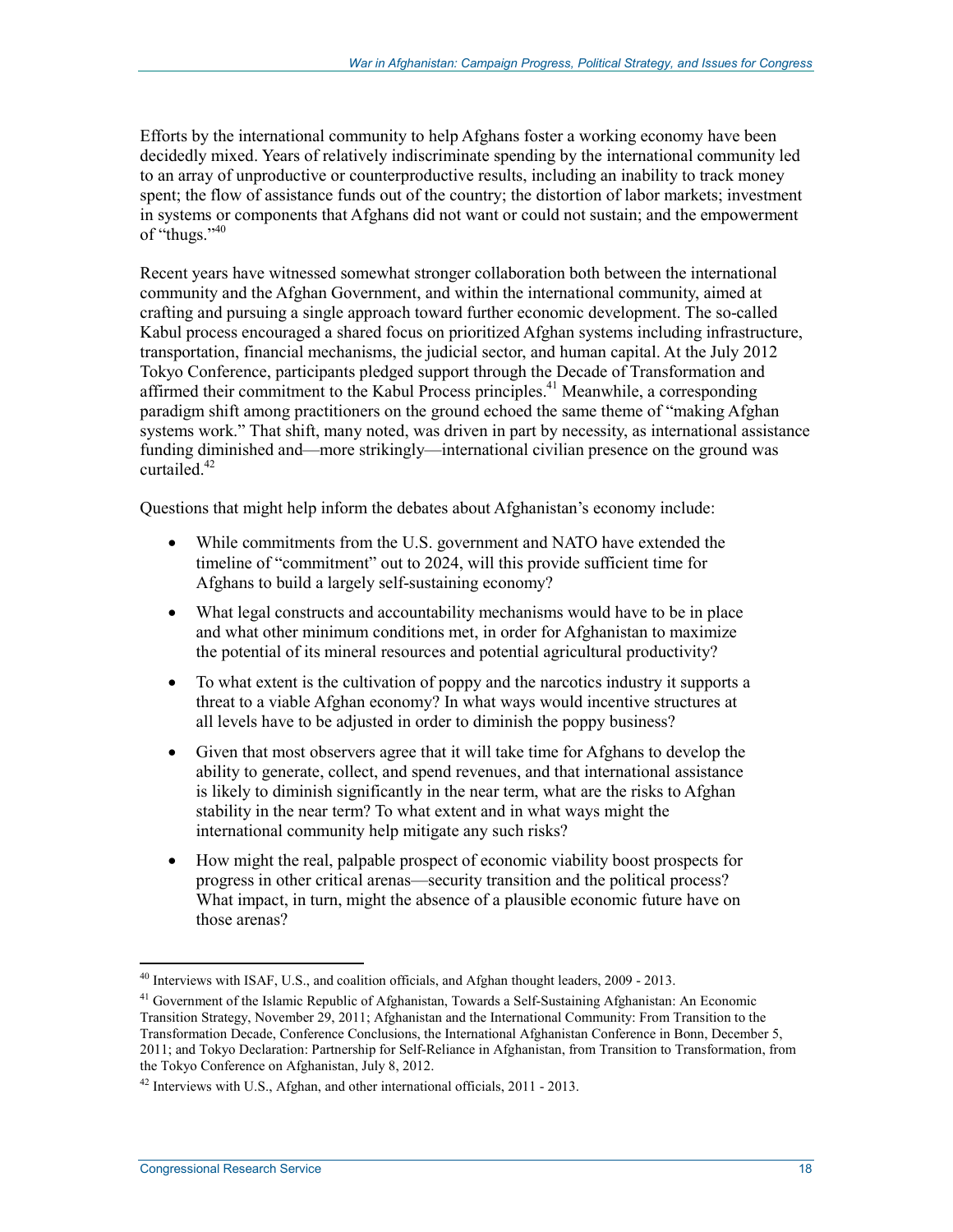• Professions of commitment notwithstanding, how much assistance are members of the international community likely to provide to Afghanistan through 2024, given the significant financial pressures and competing demands that they are likely to face at home?

### **Pakistan and the Region**

Most observers agree that it is hard to imagine a stable Afghanistan in isolation.

The country most intimately intertwined with Afghanistan's future is Pakistan. The relationship is necessarily an intimate one—the international border between them, the British-drawn Durand Line, cuts through territory inhabited, on both sides, by sizable ethnic Pashtun populations. Yet the relationship is also fraught—Afghan insurgents have long taken advantage of the largely porous border to enjoy safe haven and other forms of support inside Pakistan; and Afghanistan has frequently served as an arena for proxy contestation between the nuclear-armed states of Pakistan and India.

Many practitioners point to great potential for a mutually beneficial Afghan-Pakistani future strategic partnership, based on mutual recognition of sovereignty and shared interests in economic opportunity and security. Yet to date, observers note, a fundamental lack of good faith persists. That gap at the strategic level, many point out, increases the volatility of tactical-level border disputes; frustrates efforts to reduce or eliminate safe havens that directly support insurgent activities in Afghanistan; and complicates Pakistan's involvement in efforts to broker a political settlement in Afghanistan.

U.S. government policy has long recognized the central importance of Pakistan to Afghanistan's future, but has struggled to formulate an effective, strategically-grounded approach for shaping regional dynamics. One major premise of the 2009 McChrystal Assessment was that Pakistan would need to take some action to help curb the use of safe havens in Pakistan by Afghan insurgents, in order for the campaign to succeed. Based on that premise—and with greater force density and a more robust command architecture—ISAF intensified its efforts to foster trilateral (Afghan-Pakistani-ISAF) mil-to-mil contacts at the tactical level, including border coordination meetings, and at the operational level, including planning conferences.<sup>43</sup> Those outreach efforts experienced major setbacks in the wake of the May 2011 U.S. operation that targeted Osama bin Laden, and the November 2011 border incident at Salala, Pakistan, in which a number of Pakistani soldiers were killed or wounded. In 2013, ISAF significantly enhanced its focus on fostering Afghan-Pakistani bilateral engagement, yet both tactical-level challenges such as crossborder fires, and strategic-level challenges including a fundamental lack of good faith, persisted.<sup>44</sup>

The Afghan-Pakistani bilateral relationship is part of a much broader regional fabric, encompassing not only immediate neighbors including Iran and some Central Asian states, but

 $43$  One aim of those conferences, only very partially realized, was the conduct of "complementary" operations conducted simultaneously on both sides of the Afghan-Pakistani border, designed to leave insurgents nowhere to seek sanctuary.

<sup>44</sup> Interviews with ISAF officials, 2009 – 2013. See Investigation into the Incident in Vicinity of the Salala Checkpoint on the Night of 25-26 Nov 2011, redacted, a report by Brigadier General Stephen A. Clark, U.S. Central Command, December 26, 2011, available at http://www.centcom.mil/images/stories/Crossborder/ report%20exsum%20further%20redacted.pdf.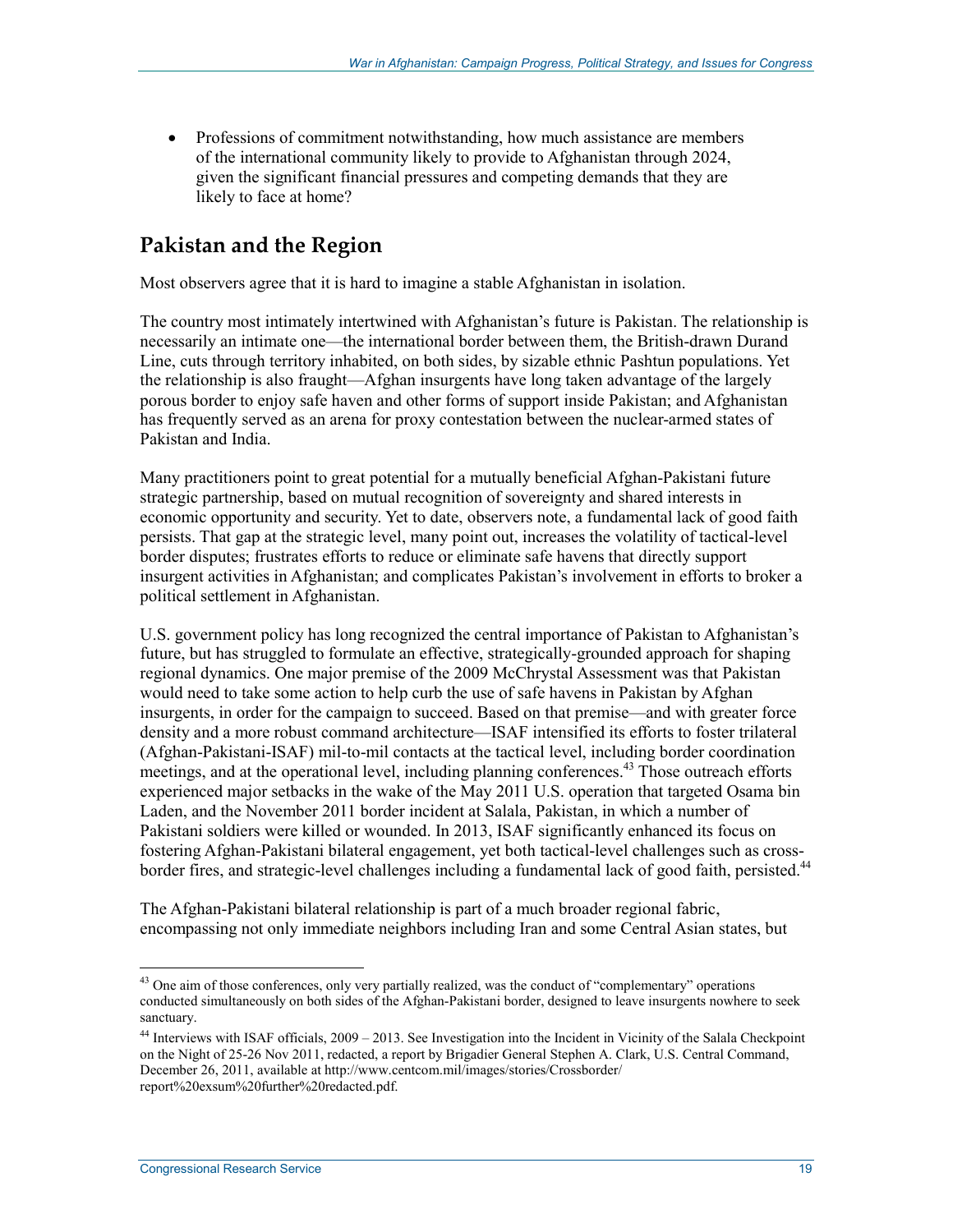also major players including China, India and Russia. Most observers suggest that durable stability in Afghanistan will depend in part on broader regional dynamics.

Questions that might help inform the debates about Pakistan and the region include:

- What impact if any would closer Afghan-Pakistani mil-to-mil ties be likely to have on the broader, civilian-led, Afghan-Pakistani strategic partnership? What implications might that hold for U.S. engagement?
- What opportunities might there be to leverage the security and economic interests of major regional players such as China in support of bringing the war in Afghanistan to an end and providing an enduring foundation for stability?
- What impact if any would stability in Afghanistan—or its absence—be likely to have on other key U.S. national security concerns in the region including potential future proliferation in Pakistan, or a possible Pakistani-Indian nuclear confrontation?
- How robustly developed is U.S. strategic thinking about the South Asian region? Might it be useful to take a renewed hard look at U.S. national security interests in the region; at the enduring interests of all major regional stakeholders; at an appropriate future vision for the region; and at the combination of tools of national power that might be applied over time to most effectively help realize that vision?

#### **How Does This End?**

Most agree that the war in Afghanistan, with all its related challenges and underlying causes, is unlikely to end with a decisive victory on the battlefield. But broad disagreement persists regarding how the conflict might be resolved in a way that lays a lasting foundation of stability in Afghanistan and—from a U.S. perspective—protects U.S. interests over the long-term.

A prominent current approach to war termination, the Doha process, is based on a rather narrow concept of "reconciliation"—a high-level, top-down deal between the Afghan leadership and the Taliban, against a relatively short timeline. As most frequently described, those efforts seek to identify common ground between the primary belligerents, and to use discrete confidencebuilding measures, in specific functional or geographic areas, as steps toward a formal agreement. The June 18, 2013, opening of the Taliban political office in Doha, Qatar, was a major event in this process—though by many accounts it went terribly awry, infuriating many Afghans, when the Taliban insisted on portraying the office as the political representation of the Afghan people and themselves as representatives of the Islamic Emirate of Afghanistan, the country's formal name under Taliban rule.<sup>45</sup>

U.S. policy broadly supports this approach to reconciliation, framing it as "Afghans talking to Afghans." U.S. officials have articulated three U.S. "red lines" for the outcome of any such

<sup>&</sup>lt;sup>45</sup> Many suggest that the Doha office opening went awry in another sense, by effectively trumping and overshadowing the announcement and celebration of Milestone 2013 that took place on the same day.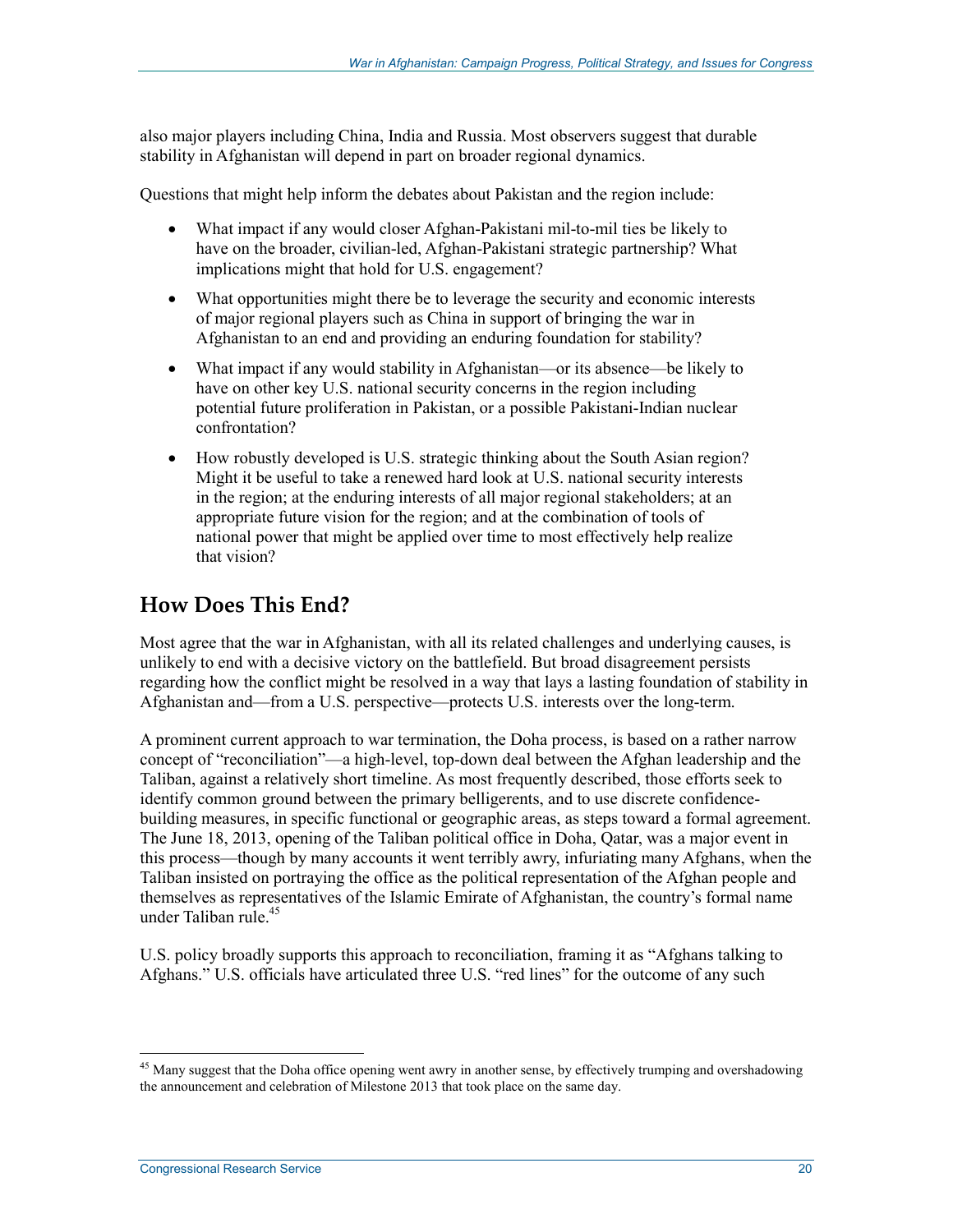process—that insurgents renounce violence, renounce al Qaeda, and accept the Afghan Constitution.<sup>46</sup>

Meanwhile, a number of Afghans have suggested that any such deal—between the current government, which they do not trust, and the Taliban leadership, which they fear—would hardly be likely to provide most Afghans with an inspiring shared vision of the future. Consequently, some Afghans and a number of outside observers have suggested that a more fruitful approach might be to recast war termination as a longer-term political settlement process, one that brings to bear the full participation of the Afghan people. In such a process, based on an inclusive national dialogue among all key sectors of society, Afghans might agree amongst themselves on a shared future vision of Afghanistan—one that includes former Northern Alliance members and southern Pashtuns, urban and rural populations, tribal elders and members of Afghanistan's burgeoning youth population. That national dialogue, many Afghans stress, is already underway.<sup>47</sup>A longer timeline might help dispel the apparent sense of urgency that leads insurgent leaders to up their "asks" and prompts the Afghan leadership to seriously consider potentially detrimental compromises. And a plausible future vision—even though not yet realized—might help dispel the grim uncertainty that prompts so many Afghans to hedge, for example by seeking support from patronage networks, or exploring emigration opportunities, or acquiescing in local-level accommodations with insurgents.<sup>48</sup>

Most broadly, many practitioners and observers point to the absence of a robust strategic logic linking together the roles of the Doha process, the campaign on the ground, the elections and broader political process, economic development, and regional dynamics, into a single overall approach.

Questions that might help inform the debates about how the war ends include:

- What strategic logic, if any, links, over time, the campaign on the ground, Afghanistan's political process including the upcoming elections, further economic development, regional dynamics, and some form of reconciliation with the Taliban? How might these elements best inform each other over? Which of the elements would actually be required, and which might be optional, in order to ensure some foundation of stability in Afghanistan and to protect U.S. interests over the longer term?
- How necessary, if at all, is the achievement of a formal political agreement among former belligerents, to Afghanistan's stable future? Is it essential, and if so, does the timing matter? Is it, instead, a potentially helpful catalyst for Afghanistan's further political development, but not essential to it?
- Alternatively, to what extent if any might the pursuit of a formal political agreement between former belligerents have negative repercussions in other arenas, for example security, emerging national dialogue, political participation,

<sup>&</sup>lt;sup>46</sup> U.S. policy initially framed these red lines as conditions that must be met before the Taliban began to participate in any negotiations process. Interviews with U.S. officials, 2011 - 2013.

<sup>&</sup>lt;sup>47</sup> Sometime-presidential advisor, and current presidential candidate Dr. Ashraf Ghani has long been a leading advocate for fostering a robust national dialogue. He practices what he preaches, traveling widely across Afghanistan. He pointedly observes that a vibrant dialogue is indeed underway, even though most of the international community fails to recognize it because most of them don't speak Dari.

<sup>48</sup> Interviews with Afghan thought leaders, 2012 and 2013.